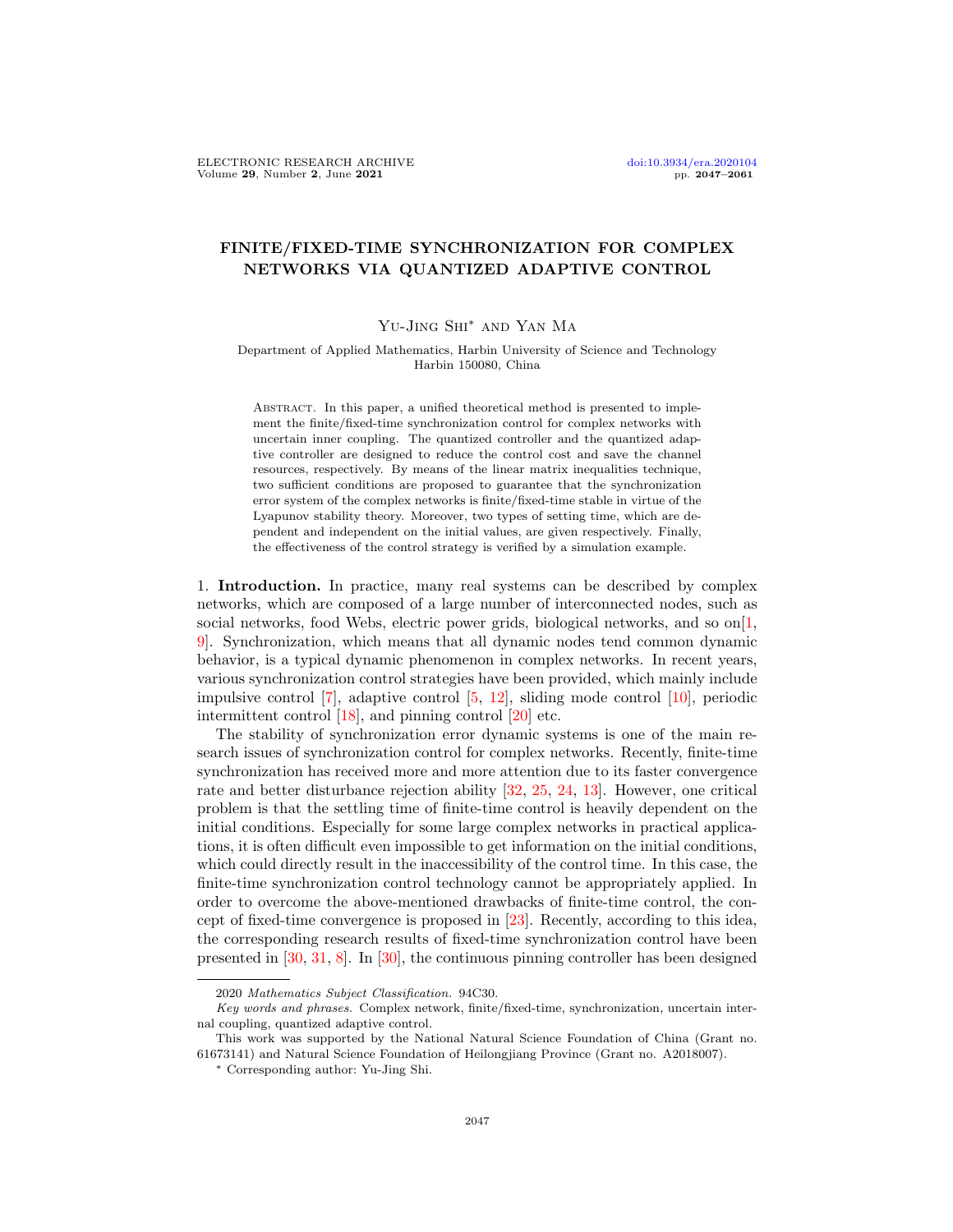for the complex networks, and the sufficient condition has been obtained to ensure the fixed time synchronization of complex networks. In some practical applications, the stability of many systems is always affected by various random perturbations. Therefore, more researches have been focused on the fixed-time synchronization control for a class of complex networks with random noise disturbance, and the It $\hat{o}$ integral principle has been proposed to solve the problem such as [\[31\]](#page-14-9). For a type of cluster networks with linear coupling and discontinuous nodes, the differential inclusion principle has been used to obtain the fixed-time cluster synchronization criterion in [\[8\]](#page-13-5).

On the other hand, signal transmission is usually affected by bandwidth and communication channels. Due to the limited transmission capacity, signal distortion is caused, which affects the control performance of the system. Therefore, in order to solve this problem, signal quantization is an effective method to improve communication efficiency. For example, by designing aperiodically intermittent pinning controllers with logarithmic quantization, the sufficient condition for finite-time synchronization of the nonlinear systems is obtained in [\[26\]](#page-14-10). Based on the convex combination technique, the finite-time synchronization criteria for dynamic switching systems via quantized control is proposed in [\[27\]](#page-14-11). To the best of our knowledge, a quantized adaptive controller, which can make complex networks achieve synchronization in fixed-time, is not proposed. Furthermore, it is assumed that the internal coupling is known in most of the existing literature for finite-time synchronous control of complex networks. However, complex networks with a large number of nodes always encounter uncertain or unknown internal coupling [\[16\]](#page-14-12).

Motivated by the discussions mentioned above, the finite/fixed-time synchronization control problem is investigated for complex networks with uncertain inner coupling via quantized adaptive control technology. The main contributions of this paper can be summarized as follows: (1) This paper studies a more extensive complex networks whose inner coupling is uncertain, and the interval matrix method is used to deal with the problem of the uncertain internal coupling; (2) By designing a quantized adaptive controller and adaptive law of parameters, it can effectively solve the problem of bandwidth limitations of networks; (3) A unified method is given for quantized adaptive finite/fixed time synchronization control. By adjusting the controller parameters, two types of setting time, which are dependent and independent on the initial values, can be realized, respectively; (4) Two finite/fixed-time synchronization criteria are established by the linear matrix inequalities technique.

**Notations.**  $\mathbb{R}$  is the space of real number,  $\mathbb{R}^n$  denotes the *n* dimensional Euclidean space and  $\|\cdot\|$  is the Euclidean norm. I denotes the identity matrix of compatible dimensions.  $\min\{\cdots\}$  and  $\max\{\cdots\}$  are the minimum and maximum values of this set. For real symmetric matrices, X and Y the notation  $X > Y$  means that the matrix  $X - Y$  is positive define. B<sup>T</sup> represents the transpose of the matrix B. ⊗ is the Kronecker product. diag $\{\cdots\}$  stands for a block-diagonal matrix. The asterisk ∗ in a matrix is used to denote the term that is induced by symmetry.

2. Problem formulation and preliminaries. In this paper, consider the following complex networks model:

<span id="page-1-0"></span>
$$
\dot{x}_i(t) = Ax_i(t) + Bf(x_i(t)) + \sum_{j=1}^{N} l_{ij} \Gamma x_j(t) + u_i(t), \quad i = 1, ..., N.
$$
 (1)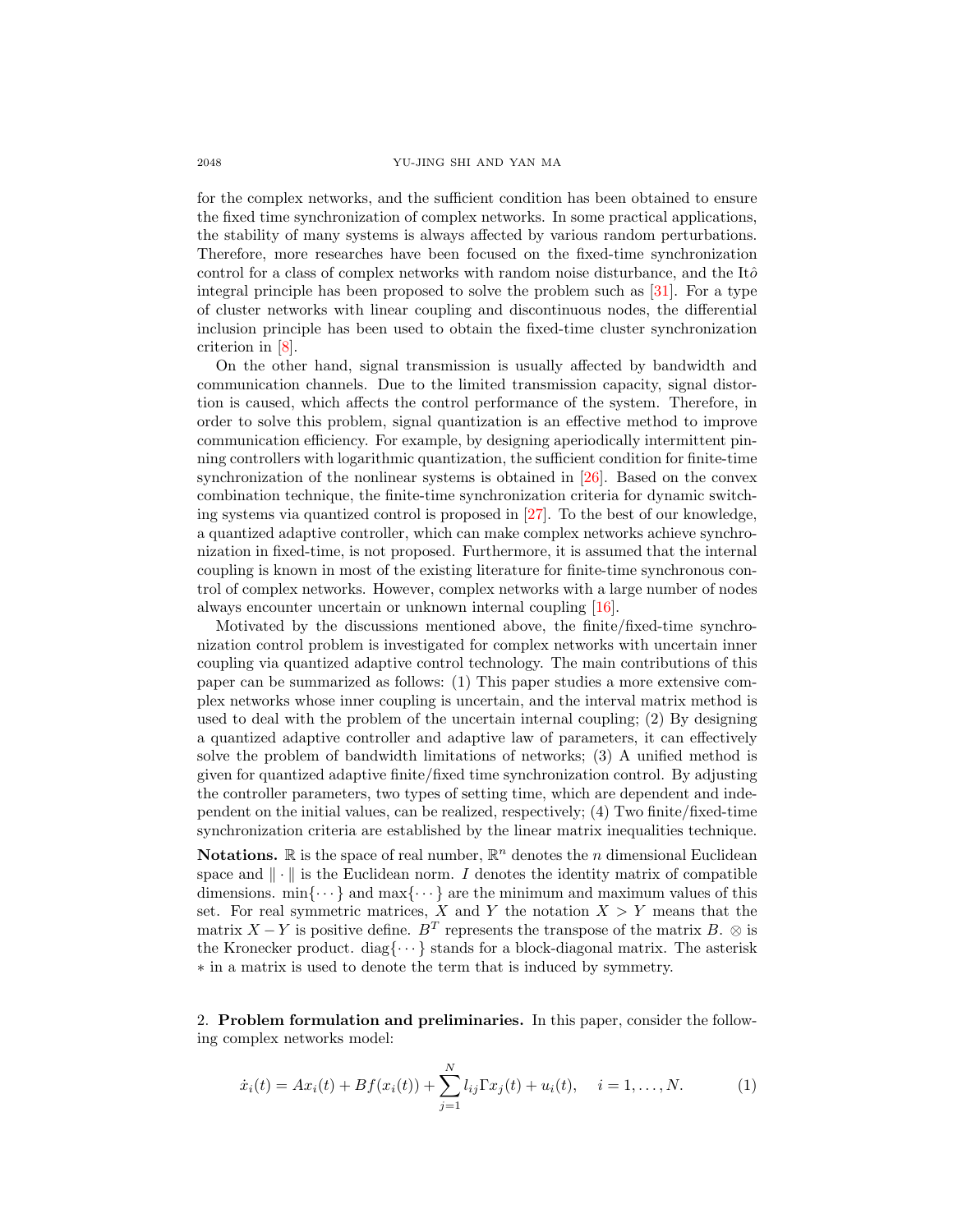where  $x_i(t) \in \mathbb{R}^n$  and  $u_i(t) \in \mathbb{R}^n$  represents the states vector and control input of the *i*th node, respectively,  $f : \mathbb{R}^n \to \mathbb{R}^n$  is a continuous nonlinear vector-valued function,  $A, B \in \mathbb{R}^{n \times n}$  are constant matrices.  $L = (l_{ij})_{N \times N}$  denotes outer-coupling matrix, if there exists a link from node j to node i, then  $l_{ij} > 0$ , otherwise  $l_{ij} = 0$ , for  $i \neq j$ ,  $l_{ii} = -\sum_{i=1}^{N}$  $\sum_{j=1, j\neq i} l_{ij}$ .  $\Gamma = \text{diag}\{r_1, r_2, \dots, r_n\}$  is an inner-coupling matrix. Here, the coupling strength  $r_i(i = 1, 2, ..., n)$  is unknown, but it belongs to a certain interval  $[\underline{r}_i, \overline{r}_i]$ , where  $\underline{r}_i$  and  $\overline{r}_i$  are known constants satisfying  $\underline{r}_i \leq \overline{r}_i$ . By denoting

$$
\Gamma_0 = \text{diag}\left\{\frac{\frac{r_1 + \bar{r}_1}{2}, \frac{r_2 + \bar{r}_2}{2}, \dots, \frac{r_n + \bar{r}_n}{2}\right\}
$$
\n
$$
\Gamma_1 = \text{diag}\left\{\frac{\bar{r}_1 - r_1}{2}, \frac{\bar{r}_2 - r_2}{2}, \dots, \frac{\bar{r}_n - r_n}{2}\right\}
$$

the inner-coupling matrix  $\Gamma$  can be written as  $\Gamma = \Gamma_0 + \tilde{\Gamma}$ , where  $\tilde{\Gamma} \in [-\Gamma_1, \Gamma_1]$ . Defining  $F = \tilde{\Gamma} \Gamma_1^{-1}$ , the matrix  $\Gamma$  can be further expressed as follows:

$$
\Gamma = \Gamma_0 + F\Gamma_1. \tag{2}
$$

and F satisfies  $FF^T = F^T F \leq I$ .

Furthermore, let  $s(t) \in \mathbb{R}^n$  be a solution of the isolate node, which is regarded as the target state and is assumed to be unique.

<span id="page-2-0"></span>
$$
\dot{s}(t) = As(t) + Bf(s(t)).\tag{3}
$$

where  $s(t)$  can be an equilibrium point, a nontrivial periodic orbit, or even a chaotic orbit. Let the synchronization error be  $e_i(t) = x_i(t) - s(t)$  and  $f(e_i(t)) = f(x_i(t))$  $f(s(t))$ . Then, subtracting [\(3\)](#page-2-0) from [\(1\)](#page-1-0) gives the dynamic of synchronization error in the following as:

<span id="page-2-3"></span>
$$
\dot{e}_i(t) = Ae_i(t) + Bf(e_i(t)) + \sum_{j=1}^{N} l_{ij} \Gamma e_j(t) + u_i(t), \quad i = 1, \cdots, N. \tag{4}
$$

**Definition 2.1.** [\[17\]](#page-14-13) The complex networks  $(1)$  is said to be finite-timely (or fixedtimely) synchronized onto  $(3)$ , if there exists a settling time T depending (or independent) on the initial values, such that

$$
\lim_{t \to T} ||x_i(t) - s(t)|| = 0 \text{ and } ||x_i(t) - s(t)|| \equiv 0 \text{ for } t \ge T, \ i = 1, \cdots, N.
$$

<span id="page-2-2"></span>**Assumption 1.** There exists a constant  $d > 0$  such that

$$
|| f(z_1(t)) - f(z_2(t)) || \le d ||z_1(t) - z_2(t)||, \quad \forall z_1(t), z_2(t) \in \mathbb{R}^n
$$

<span id="page-2-5"></span>**Lemma 2.2.** [\[26\]](#page-14-10) Let  $\eta_1, \eta_2, \ldots, \eta_n \geq 0$ ,  $0 < \zeta \leq 1$ ,  $\omega > 1$ , then one can derive that

$$
\sum_{i=1}^n \eta_i^{\zeta} \ge \left(\sum_{i=1}^n \eta_i\right)^{\zeta}, \ \sum_{i=1}^n \eta_i^{\omega} \ge n^{1-\omega} \left(\sum_{i=1}^n \eta_i\right)^{\omega}
$$

<span id="page-2-4"></span>**Lemma 2.3.** [\[16\]](#page-14-12) For any dimension-compatible matrices M, H and E with  $HH^T$  < I and a scalar  $\varepsilon > 0$ , then the following inequality holds:

$$
MHE + E^T H^T M^T \le \varepsilon M M^T + \varepsilon^{-1} E^T E.
$$

<span id="page-2-1"></span>**Lemma 2.4.** [\[19\]](#page-14-14) Suppose that  $V(x(t))$ :  $\mathbb{R}^n \to \mathbb{R}$  is *C*-regular and that  $x(t)$  is absolutely continuous on any compact interval of  $[0, +\infty)$ . If there exists a continuous function  $K(V(t)) : [0, +\infty) \to (0, +\infty)$ , with  $K(\sigma) > 0$  for  $\sigma \in (0, +\infty)$ , such that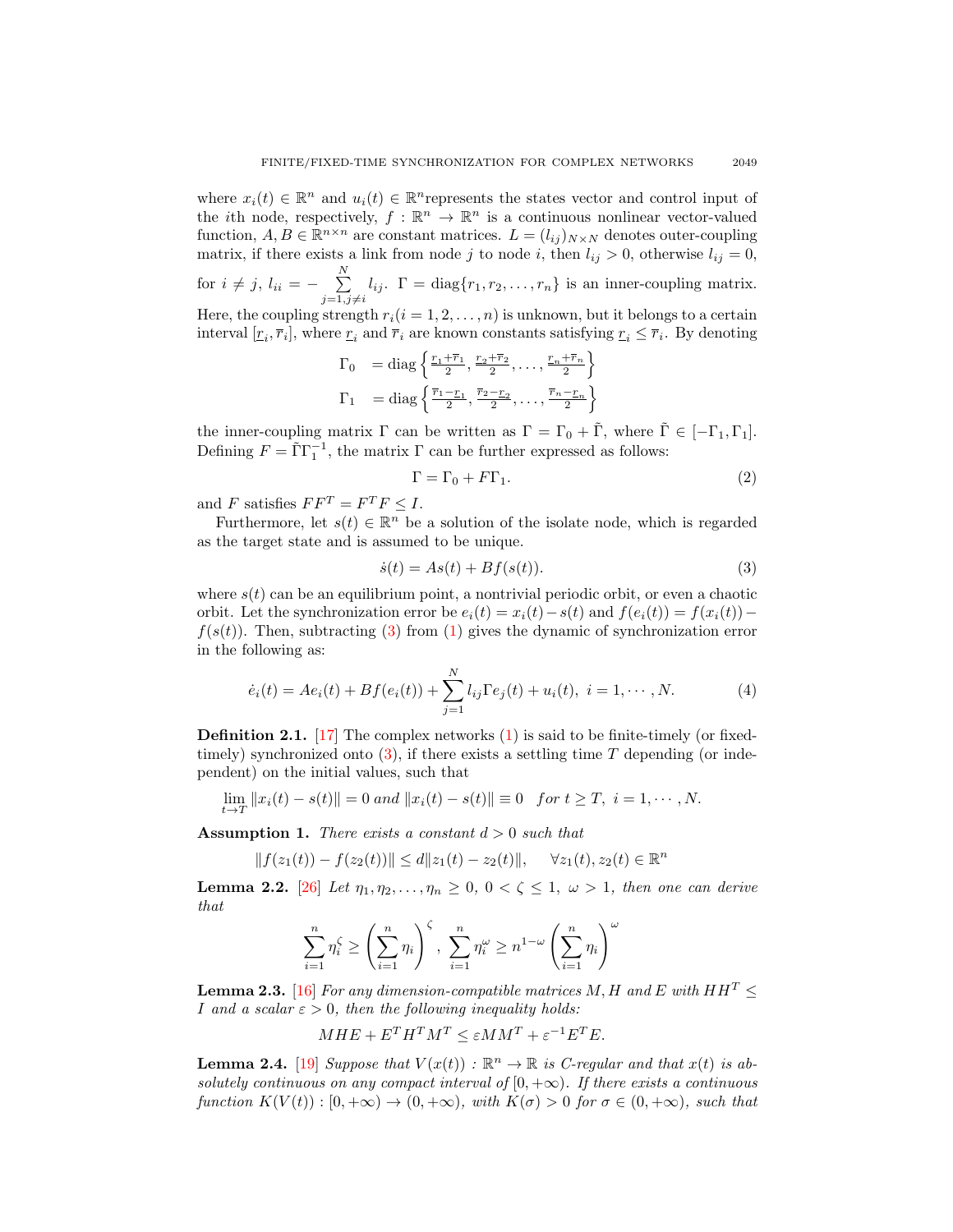the derivative  $\dot{V}(t) \leq -K(V(t)) = -k_1 V^{\alpha}(t) - k_2 V^{\beta}(t)$  and  $T = \int_0^{V(0)} \frac{1}{K(\sigma)} d\sigma$ +∞. Then, we have  $V(t) = 0$  for  $t \geq T$ .

1) If  $0 < \alpha < 1, 0 < \beta < 1$ ,  $V(t)$  will reach zero in a finite time, and the settling time is estimated as

$$
T = \min \left\{ \frac{V^{1-\alpha}(0)}{k_1(1-\alpha)}, \frac{V^{1-\beta}(0)}{k_2(1-\beta)} \right\},\,
$$

2) If  $0 < \alpha < 1$ ,  $\beta > 1$ ,  $V(t)$  will reach zero in a fixed time, and the settling time is estimated as

$$
T = \frac{1}{k_1(1-\alpha)} + \frac{1}{k_2(\beta - 1)}.
$$

**Remark 1.** There are two cases in Lemma [2.4,](#page-2-1) for a given parameter  $\alpha \in (0,1)$ , the value of  $\beta$  will determine the settling time is finite or fixed, that is to say, the finite-time convergence can be achieved if  $0 < \beta < 1$  as claimed in case 1 and the fixed-time convergence can be realized if  $\beta > 1$  as described in case 2.

3. Quantized synchronization controller design.  $\varphi(\cdot): \mathbb{R} \to \Omega$  is a logarithmic quantizer, where  $\Omega = {\pm \omega_i : \omega_i = \rho^i \omega_0, i = 0, \pm 1, \pm 2, \ldots} \cup \{0\},\$  $w_0 > 0$ . According to the analysis in [\[26,](#page-14-10) [6\]](#page-13-6), for  $\tau \in \mathbb{R}$ , the quantizer  $\varphi(\tau)$  is constructed as follows:

<span id="page-3-0"></span>
$$
\varphi(\tau) = \begin{cases} \omega_i, & \text{if } \frac{1}{1+\delta} \omega_i \le \tau \le \frac{1}{1-\delta} w_i \\ 0, & \text{if } \tau = 0 \\ -\varphi(-\tau), & \text{if } \tau < 0 \end{cases} \tag{5}
$$

where  $\delta = \frac{1-\rho}{1+\rho}$  $\frac{1-\mu}{1+\rho}$  and  $0 < \rho < 1$  is the quantized density. From equation [\(5\)](#page-3-0) there exists  $\Delta \in [-\delta, \delta]$  such that

<span id="page-3-1"></span>
$$
\varphi(\tau) = (1 + \Delta)\tau. \tag{6}
$$

The design of the quantized synchronization controller is as follows:

<span id="page-3-2"></span>
$$
u_i(t) = -\xi_i \varphi(e_i(t)) - \lambda_i [\varphi(e_i(t))]^{\frac{r}{\theta}} - \chi_i [\varphi(e_i(t))]^{\frac{s}{\theta}}.
$$
\n<sup>(7)</sup>

where  $\xi_i > 0$  to be determined,  $\lambda_i > 0, \chi_i > 0$  are tunable parameters and r,  $\theta$ , s and v are positive odd integers,  $e_i(t) = [e_{i1}(t), e_{i2}(t), \dots, e_{in}(t)]^T$ ,  $\varphi(e_i(t)) =$  $[\varphi(e_{i1}(t)), \varphi(e_{i2}(t)), \ldots, \varphi(e_{in}(t))]^T$  and  $[\varphi(e_i(t))]^{\sigma} = [(\varphi(e_{i1}(t)))^{\sigma}, (\varphi(e_{i2}(t)))^{\sigma}, \ldots,$  $(\varphi(e_{in}(t)))^{\sigma}]^{T}$ , here  $\sigma = \frac{r}{\theta}$  or  $\sigma = \frac{s}{v}$ .

Let the matrix  $\Lambda(t) = \text{diag} \{ \Lambda_1(t), \Lambda_2(t), \ldots, \Lambda_N(t) \}, \Lambda_i(t) = \text{diag} \{ \Lambda_{i1}(t), \Lambda_{i2}(t),$  $\ldots, \Lambda_{in}(t)$ , and satisfy  $\Lambda_{ij}(t) \in [-\delta, \delta], i = 1, 2, \ldots, N, j = 1, 2, \ldots, n$ . Therefore, according to  $(6)$  we have

<span id="page-3-3"></span>
$$
\varphi(e_{ij}(t)) = (1 + \Lambda_{ij}(t))e_{ij}(t). \tag{8}
$$

<span id="page-3-5"></span>**Theorem 3.[1](#page-2-2).** Let Assumption 1 hold, the complex networks  $(1)$  can be finite/fixedtime synchronization with  $(3)$  via the quantized controller  $(7)$ , if there exist positive definite diagonal matrices P, M and scalar  $\varepsilon_1 > 0$ , such that the following LMI holds:

<span id="page-3-4"></span>
$$
\begin{bmatrix}\n\bar{\Omega}_1 & P \otimes B & \bar{L} \\
* & -\mu I & 0 \\
* & * & -\varepsilon_1 I\n\end{bmatrix} < 0,\n\tag{9}
$$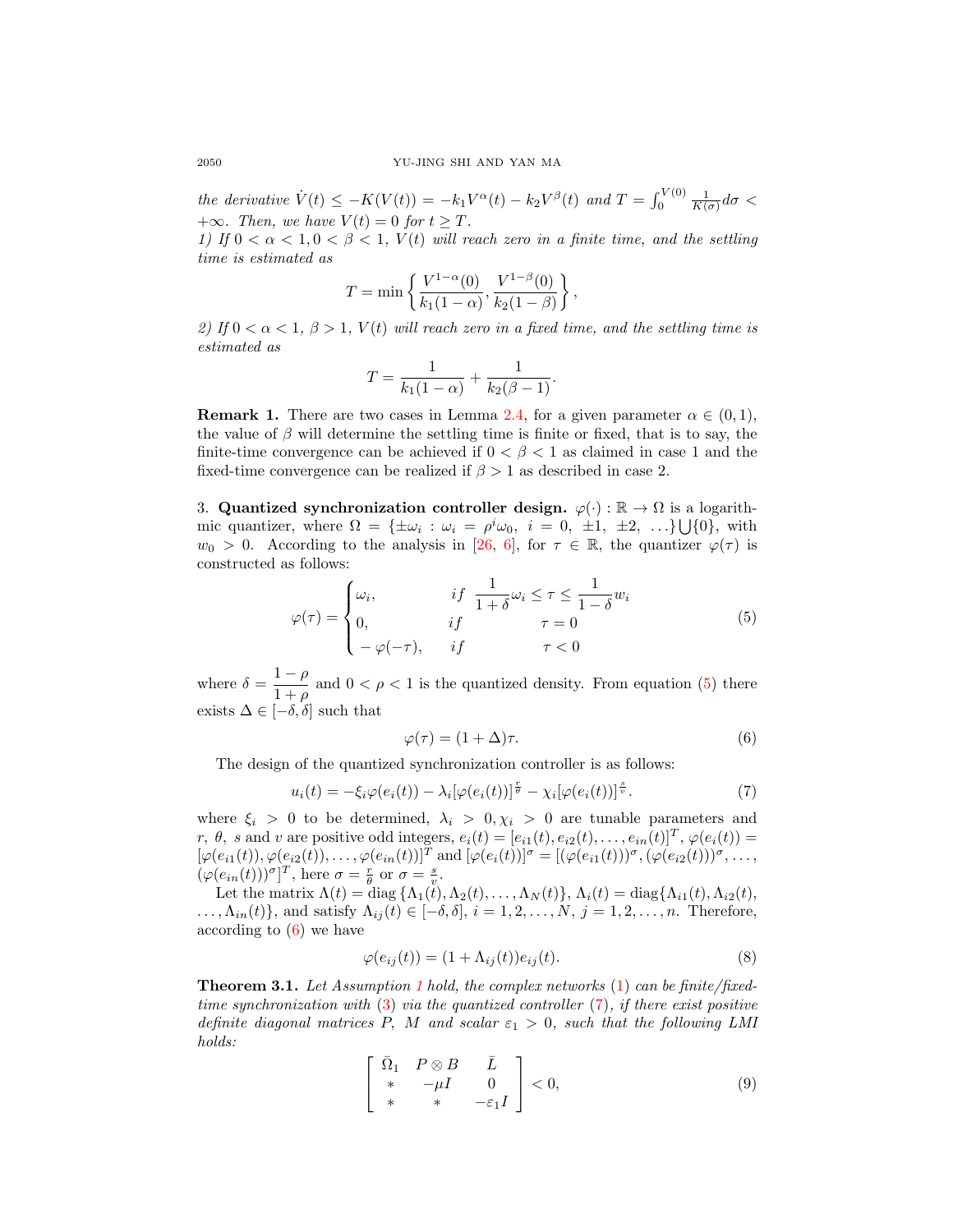where  $\overline{\Omega}_1 = \mu d^2 I + [P \otimes A + (PL) \otimes \Gamma_0 - (1 - \delta)M \otimes I_n] + [P \otimes A + (PL) \otimes$  $\Gamma_0 - (1-\delta)M \otimes I_n]^T + \varepsilon_1 \bar{\Gamma}_1^T \bar{\Gamma}_1, \ \dot{\bar{L}} \ = \ (PL) \otimes I_n, \ \bar{\Gamma}_1 \ = \ \text{diag}_N \{ \Gamma_1 \}, \ M \ = \ P \xi,$  $P = \text{diag}\{p_1, p_2, \ldots, p_N\}, \xi = \text{diag}\{\xi_1, \xi_2, \ldots, \xi_N\}.$  Then,

1) when  $r < \theta$ ,  $s < v$ , finite-time synchronization can be realized and the settling time is estimated as

<span id="page-4-2"></span>
$$
T = \min\left\{\frac{2\theta V^{\frac{\theta-r}{2\theta}}(0)}{\hat{\lambda}(\theta - r)}, \frac{2v V^{\frac{v-s}{2v}}(0)}{\hat{\chi}_1(v - s)}\right\},\tag{10}
$$

where  $\hat{\lambda} = 2\lambda \eta_1 (1 - \delta)^{\frac{r}{\theta}}, \hat{\chi}_1 = 2\chi \eta_2 (1 - \delta)^{\frac{s}{\theta}}, \lambda = \min_i \lambda_i, \chi = \min_i \chi_i, \eta_1 =$  $\min_i \{ p_i^{\frac{\theta-r}{2\theta}} \}, \ \eta_2 = \min_i \{ p_i^{\frac{v-s}{2v}} \}, \ i=1,\ldots,N;$ 

2) when  $r < \theta$ ,  $s > v$ , fixed-time synchronization can be realized and the settling time is estimated as

<span id="page-4-3"></span>
$$
T = \frac{2\theta}{\hat{\lambda}(\theta - r)} + \frac{2v}{\hat{\chi}_2(s - v)}.\tag{11}
$$

where  $\hat{\chi}_2 = 2\chi\eta_2(1-\delta)^{\frac{s}{v}}(Nn)^{\frac{v-s}{2v}}$ .

Proof. Choose Lyapunov function as follows

$$
V(t) = \sum_{i=1}^{N} p_i e_i^T(t) e_i(t).
$$
 (12)

where  $p_i > 0$  is the scalar. According to the dynamic equation [\(4\)](#page-2-3) of synchronization error and the controller [\(7\)](#page-3-2), we can obtain

<span id="page-4-0"></span>
$$
\dot{V}(t) = 2 \sum_{i=1}^{N} p_i e_i^T(t) \{ A e_i(t) + B f(e_i(t)) + \sum_{j=1}^{N} l_{ij} \Gamma e_j(t) - \xi_i \varphi(e_i(t)) - \lambda_i [\varphi(e_i(t))]^{\frac{r}{\theta}} \}
$$
\n
$$
= 2 \sum_{i=1}^{N} p_i e_i^T(t) A e_i(t) + 2 \sum_{i=1}^{N} p_i e_i^T(t) B f(e_i(t)) + 2 \sum_{i=1}^{N} p_i e_i^T(t) \sum_{j=1}^{N} l_{ij} \Gamma_0 e_j(t) + 2 \sum_{i=1}^{N} p_i e_i^T(t) \sum_{j=1}^{N} l_{ij} \Gamma_0 e_j(t) \}
$$
\n
$$
+ 2 \sum_{i=1}^{N} p_i e_i^T(t) \sum_{j=1}^{N} l_{ij} F \Gamma_1 e_j(t) - 2 \sum_{i=1}^{N} p_i \xi_i e_i^T(t) \varphi(e_i(t)) - 2 \sum_{i=1}^{N} p_i \lambda_i e_i^T(t) [\varphi(e_i(t))]^{\frac{s}{v}}.
$$
\n(13)

According to [\(8\)](#page-3-3) we have

<span id="page-4-1"></span>
$$
2\sum_{i=1}^{N} p_i \xi_i e_i^T(t) \varphi(e_i(t)) = 2\sum_{i=1}^{N} p_i \xi_i \sum_{j=1}^{n} e_{ij}(t) \varphi(e_{ij}(t))
$$
  

$$
= 2\sum_{i=1}^{N} p_i \xi_i \sum_{j=1}^{n} e_{ij}(t) (1 + \Lambda_{ij}(t)) e_{ij}(t) \ge 2\sum_{i=1}^{N} p_i \xi_i (1 - \delta) \sum_{j=1}^{n} e_{ij}^2(t)
$$
  

$$
= 2(1 - \delta) \sum_{i=1}^{N} p_i \xi_i e_i(t)^T e_i(t) = 2(1 - \delta) e^T(t) [(P\xi) \otimes I_n] e(t).
$$
 (14)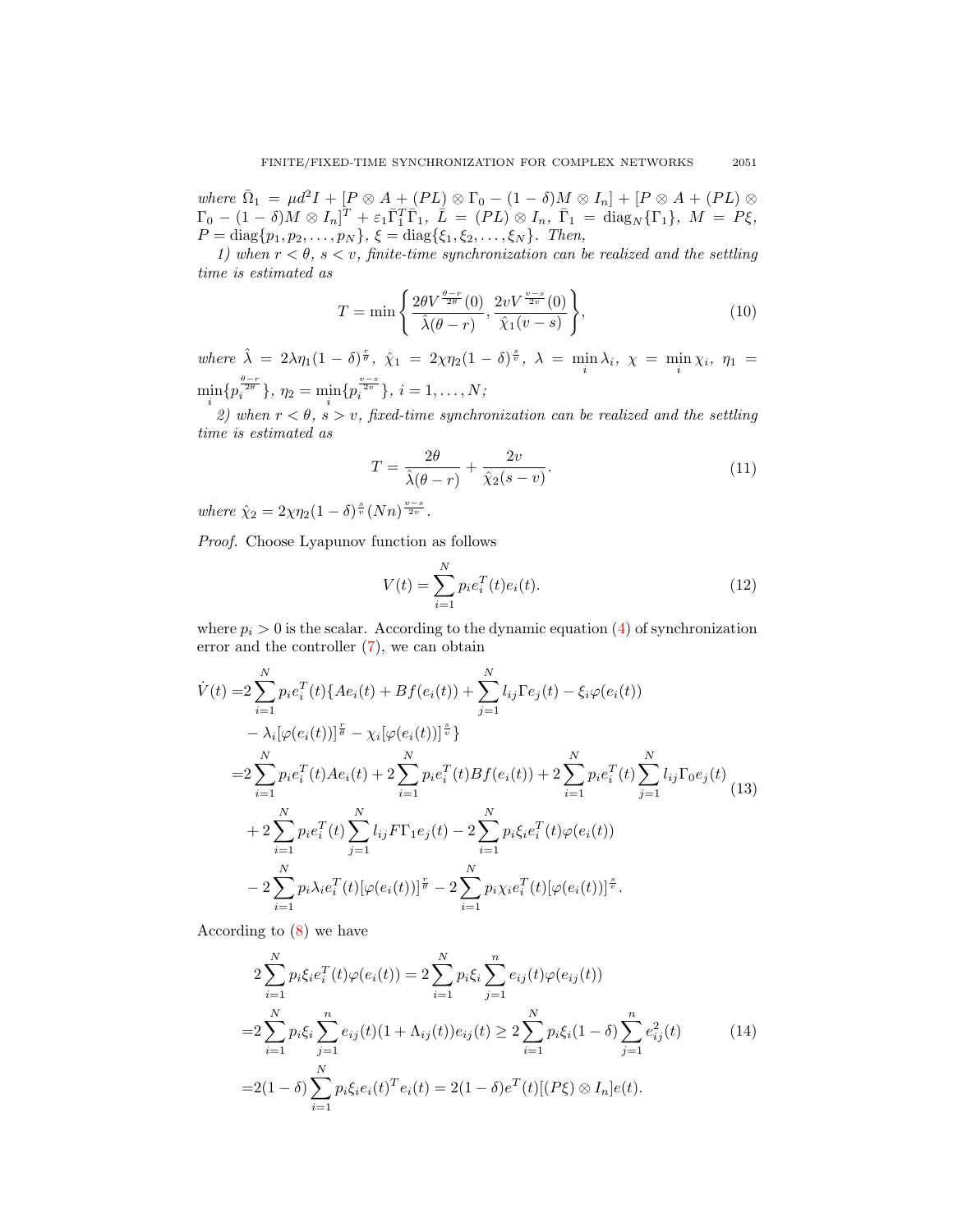From  $(13)$  and  $(14)$ , we get

<span id="page-5-0"></span>
$$
\dot{V}(t) \leq e^{T}(t)(P \otimes A)e(t) + e^{T}(t)(P \otimes A^{T})e(t) + e^{T}(t)(P \otimes B)f(e(t)) \n+ f^{T}(e(t))(P \otimes B)^{T}e(t) + e^{T}(t)[(PL) \otimes \Gamma_{0}]e(t) \n+ e^{T}(t)[(PL) \otimes \Gamma_{0}]^{T}e(t) + e^{T}(t)[(PL) \otimes (F\Gamma_{1})]e(t) \n+ e^{T}(t)[(PL) \otimes (F\Gamma_{1})]^{T}e(t) - 2(1 - \delta)e^{T}(t)[(P\xi) \otimes I_{n}]e(t) \n- 2\sum_{i=1}^{N} p_{i}\lambda_{i}e_{i}^{T}(t)[\varphi(e_{i}(t))]^{\frac{r}{\theta}} - 2\sum_{i=1}^{N} p_{i}\chi_{i}e_{i}^{T}(t)[\varphi(e_{i}(t))]^{\frac{s}{\theta}}.
$$
\n(15)

where  $e(t) = [e_1^T(t), e_2^T(t), \dots, e_N^T(t)]^T$ ,  $f(e(t)) = [f(e_1(t)), f(e_2(t)), \dots, f(e_N(t))]^T$ By Assumption [1,](#page-2-2) one can derive that

 $|| f(e_i(t)) || = || f(x_i(t)) - f(s(t)) || < d||x_i(t) - s(t)|| = d||e_i(t)||, i = 1, \cdots, N$ such that

<span id="page-5-1"></span>
$$
d^{2}e^{T}(t)e(t) - f^{T}(e(t))f(e(t)) \ge 0.
$$
\n(16)

According to [\(15\)](#page-5-0) and [\(16\)](#page-5-1), the following inequality can be obtained for  $\mu > 0$ :  $\dot{V}(t) \leq e^T(t)(P \otimes A)e(t) + e^T(t)(P \otimes A)^Te(t) + e^T(t)(P \otimes B)f(e(t))$  $+ f^T(e(t)) (P \otimes B)^T e(t) + e^T(t) [(PL) \otimes \Gamma_0] e(t) + e^T(t) [(PL) \otimes \Gamma_0]^T e(t)$  $+e^{T}(t)[(PL)\otimes (F\Gamma_1)]e(t)+e^{T}(t)[(PL)\otimes (F\Gamma_1)]^{T}e(t)$  $-2(1-\delta)e^{T}(t)[(P\xi)\otimes I_{n}]e(t)+\mu d^{2}e^{T}(t)e(t)-\mu f^{T}(e(t))f(e(t))$  $-2\sum_{i=1}^{N}$  $i=1$  $p_i \lambda_i e_i^T(t) [\varphi(e_i(t))]^{\frac{r}{\theta}} - 2 \sum^N$  $i=1$  $p_i\chi_ie_i^T(t)[\varphi(e_i(t))]^{\frac{s}{v}}$  $=z^T \Pi z(t) - 2 \sum_{n=1}^{N}$  $i=1$  $p_i\lambda_i e_i^T(t) [\varphi(e_i(t))]^{\frac{r}{\theta}} - 2 \sum^N$  $i=1$  $p_i \chi_i e_i^T(t) [\varphi(e_i(t))]^{\frac{s}{v}}.$ (17)

where  $z(t) = [e^T(t), f^T(e(t))]^T$ ,  $\Pi = \begin{bmatrix} \Omega_1 & P \otimes B \\ (P \otimes P)T & \cdots I \end{bmatrix}$  $\begin{bmatrix} \Omega_1 & P \otimes B \\ (P \otimes B)^T & -\mu I \end{bmatrix}$ ,  $\Omega_1 = \mu d^2 I + [P \otimes A +$  $(PL) \otimes \Gamma_0 + (PL) \otimes (F\Gamma_1) - (1-\delta)(P\xi) \otimes I_n] + [P \otimes A + (PL) \otimes \Gamma_0 + (PL) \otimes$  $(F\Gamma_1)-(1-\delta)(P\xi)\otimes I_n]^T.$ 

Noting that the matrix  $(PL) \otimes (F\Gamma_1)$  contains an unknown parameter F, we rewrite the matrix  $(PL) \otimes (F\Gamma_1)$  as

$$
(PL)\otimes (F\Gamma_1)=\bar{L}\bar{F}\bar{\Gamma}_1
$$

where  $\bar{L} = (PL) \otimes I_n$ ,  $\bar{F} = \text{diag}_N \{F\}$ ,  $\bar{\Gamma}_1 = \text{diag}_N \{\Gamma_1\}$ . Furthermore, by Lemma [2.3,](#page-2-4) we can get

<span id="page-5-2"></span>
$$
\Pi = \Pi_0 + T_1 \bar{F}^T N_1 + N_1^T \bar{F} T_1^T \le \Pi_0 + \varepsilon_1 T_1 T_1^T + \varepsilon_1^{-1} N_1^T N_1.
$$
\n(18)

where  $\Pi_0 = \begin{bmatrix} \Omega_2 & P \otimes B \\ (P \otimes B)^T & \mu I \end{bmatrix}$  $\left.\begin{array}{cc} \Omega_2 & P\otimes B\ (P\otimes B)^T & -\mu I \end{array}\right],\, \Omega_2=\mu d^2I + [P\otimes A + (PL)\otimes \Gamma_0 - (1-\delta)(P\xi)\otimes \Gamma_1]$  $I_n] + [P \otimes A + (PL) \otimes \Gamma_0 - (1 - \tilde{\delta})(P\xi) \otimes I_n]^T$ ,  $T_1 = [\overline{\Gamma}_1 \quad 0]^T$ ,  $N_1 = [\overline{L}^T \quad 0]$ . From [\(18\)](#page-5-2) and by using the Schur complement, it is easily known that  $\Pi < 0$  is implied by the matrix inequality  $(9)$  in Theorem [3.1.](#page-3-5) Therefore, we can obtain

<span id="page-5-3"></span>
$$
\dot{V}(t) \leq -2\sum_{i=1}^{N} p_i \lambda_i e_i^T(t) [\varphi(e_i(t))]^{\frac{r}{\theta}} - 2\sum_{i=1}^{N} p_i \chi_i e_i^T(t) [\varphi(e_i(t))]^{\frac{s}{v}}.
$$
 (19)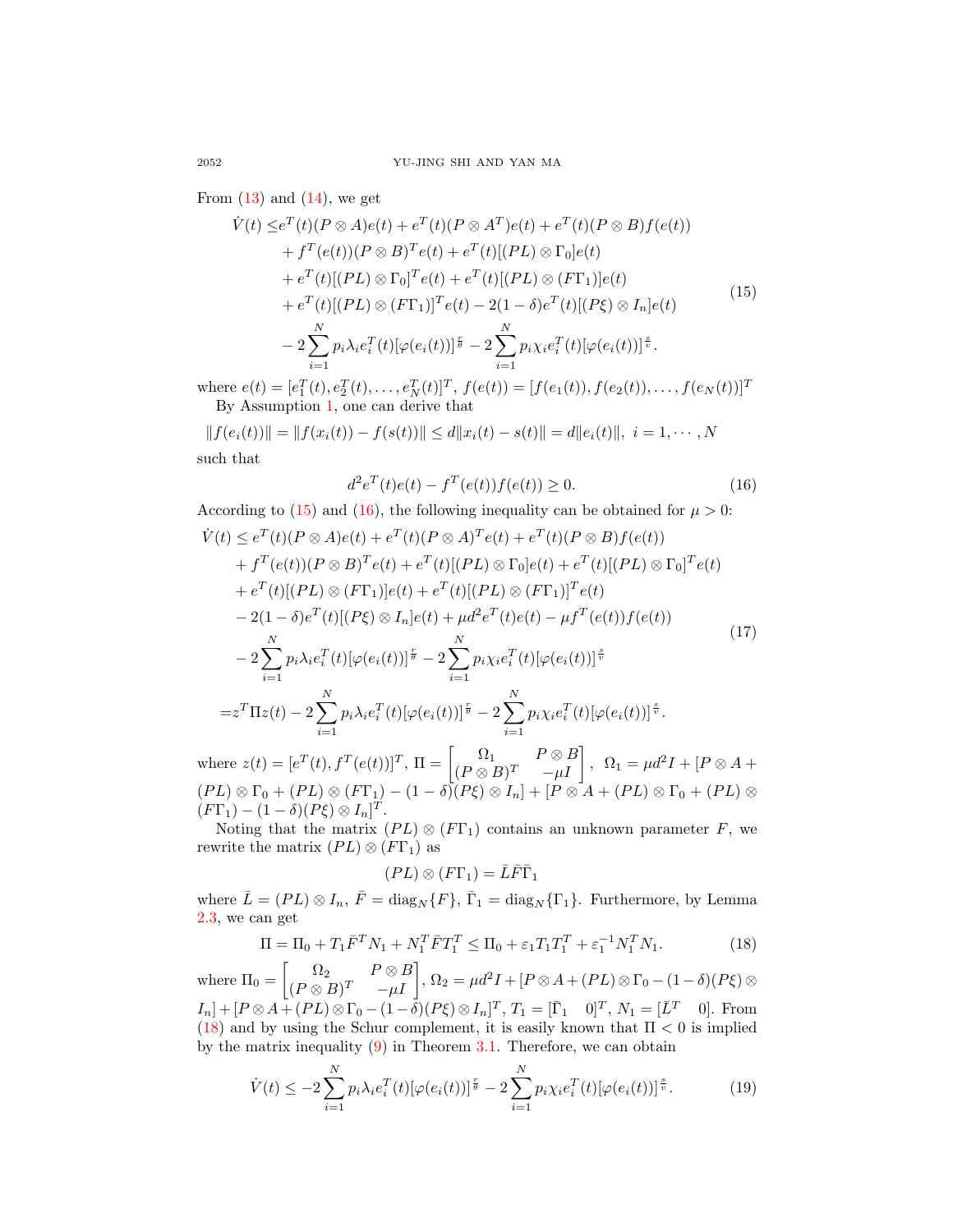If  $r < \theta$ ,  $s < v$ , by Lemma [2.2](#page-2-5) and [\(8\)](#page-3-3), it can be derive that

<span id="page-6-1"></span>
$$
2\sum_{i=1}^{N} p_{i}\lambda_{i}e_{i}^{T}(t)[\varphi(e_{i}(t))]^{\frac{r}{\theta}} = 2\sum_{i=1}^{N} p_{i}\lambda_{i}\sum_{j=1}^{n} e_{ij}(t)[1 + \Lambda_{ij}(t)]^{\frac{r}{\theta}}e_{ij}(t)^{\frac{r}{\theta}}
$$
  
\n
$$
\geq 2\sum_{i=1}^{N} p_{i}\lambda_{i}\sum_{j=1}^{n} (1 - \delta)^{\frac{r}{\theta}}(e_{ij}^{2}(t))^{\frac{r+\theta}{2\theta}} \geq 2\lambda(1 - \delta)^{\frac{r}{\theta}}\sum_{i=1}^{N} p_{i}\sum_{j=1}^{n} (e_{ij}^{2}(t))^{\frac{r+\theta}{2\theta}}
$$
  
\n
$$
\geq 2\lambda(1 - \delta)^{\frac{r}{\theta}}\sum_{i=1}^{N} p_{i}\left(\sum_{j=1}^{n} e_{ij}^{2}(t)\right)^{\frac{r+\theta}{2\theta}} = 2\lambda(1 - \delta)^{\frac{r}{\theta}}\sum_{i=1}^{N} p_{i}^{\frac{\theta-r}{2\theta}}(p_{i}e_{i}^{T}(t)e_{i}(t))^{\frac{r+\theta}{2\theta}}
$$
  
\n
$$
\geq 2\lambda\eta_{1}(1 - \delta)^{\frac{r}{\theta}}\sum_{i=1}^{N} (p_{i}e_{i}^{T}(t)e_{i}(t))^{\frac{r+\theta}{2\theta}} \geq 2\lambda\eta_{1}(1 - \delta)^{\frac{r}{\theta}}\left(\sum_{i=1}^{N} p_{i}e_{i}^{T}(t)e_{i}(t)\right)^{\frac{r+\theta}{2\theta}}
$$
  
\n
$$
= 2\lambda\eta_{1}(1 - \delta)^{\frac{r}{\theta}}V(t)^{\frac{r+\theta}{2\theta}}.
$$
 (20)

Similarly, the following inequality can be obtained

<span id="page-6-0"></span>
$$
2\sum_{i=1}^{N} p_i \chi_i e_i^T(t) [\varphi(e_i(t))]^{\frac{s}{v}} \ge 2\chi \eta_2 (1-\delta)^{\frac{s}{v}} V(t)^{\frac{s+v}{2v}}.
$$
 (21)

It follows from  $(19)-(21)$  $(19)-(21)$  that

$$
\dot{V}(t) \le -2\lambda \eta_1 (1-\delta)^{\frac{r}{\theta}} V(t)^{\frac{r+\theta}{2\theta}} - 2\chi \eta_2 (1-\delta)^{\frac{s}{v}} V(t)^{\frac{s+v}{2v}} \le -\lambda V^{\frac{r+\theta}{2\theta}} - \hat{\chi}_1 V^{\frac{s+v}{2v}}. (22)
$$

If  $r < \theta$ ,  $s > v$ , by Lemma [2.2](#page-2-5) and [\(8\)](#page-3-3), it can be derive that

<span id="page-6-2"></span>
$$
2\sum_{i=1}^{N} p_i \chi_i e_i^T(t) [\varphi(e_i(t))]^{\frac{s}{v}} = 2\sum_{i=1}^{N} p_i \chi_i \sum_{j=1}^{n} e_{ij}^T(t) [1 + \Lambda_{ij}(t)]^{\frac{s}{v}} e_{ij}(t)^{\frac{s}{v}}
$$
  
\n
$$
\geq 2\sum_{i=1}^{N} p_i \chi_i \sum_{j=1}^{n} (1 - \delta)^{\frac{s}{v}} (e_{ij}^2(t))^{\frac{s+v}{2v}} \geq 2\chi (1 - \delta)^{\frac{s}{v}} \sum_{i=1}^{N} p_i n^{\frac{v-s}{2v}} \left(\sum_{j=1}^{n} e_{ij}^2(t)\right)^{\frac{s+v}{2v}}
$$
  
\n
$$
\geq 2\chi \eta_2 (1 - \delta)^{\frac{s}{v}} n^{\frac{v-s}{2v}} \sum_{i=1}^{N} (p_i e_i^T(t) e_i(t))^{\frac{s+v}{2v}}
$$
  
\n
$$
\geq 2\chi \eta_2 (1 - \delta)^{\frac{s}{v}} n^{\frac{v-s}{2v}} N^{\frac{v-s}{2v}} \left(\sum_{i=1}^{N} p_i e_i^T(t) e_i(t)\right)^{\frac{s+v}{2v}}
$$
  
\n
$$
= 2\chi \eta_2 (1 - \delta)^{\frac{s}{v}} (Nn)^{\frac{v-s}{2v}} V(t)^{\frac{s+v}{2v}}.
$$
  
\n(23)

From  $(19),(20)$  $(19),(20)$  and  $(23)$ , it can be obtained

$$
\dot{V}(t) \leq -2\lambda \eta_1 (1-\delta)^{\frac{r}{\theta}} V(t)^{\frac{r+\theta}{2\theta}} - 2\chi \eta_2 (1-\delta)^{\frac{s}{\psi}} (Nn)^{\frac{v-s}{2v}} V(t)^{\frac{s+v}{2v}} \leq -\lambda V^{\frac{r+\theta}{2\theta}} - \hat{\chi}_2 V^{\frac{s+v}{2v}}.
$$
\n(24)

By Lemma [2.4,](#page-2-1) we can get  $V(t) \equiv 0$  for  $t \geq T$ , the synchronization error system [\(4\)](#page-2-3) can be finite/fixed-time stabilized under quantized controller [\(7\)](#page-3-2), where the settling time  $T$  satisfies  $(10)$  and  $(11)$ , respectively.  $\Box$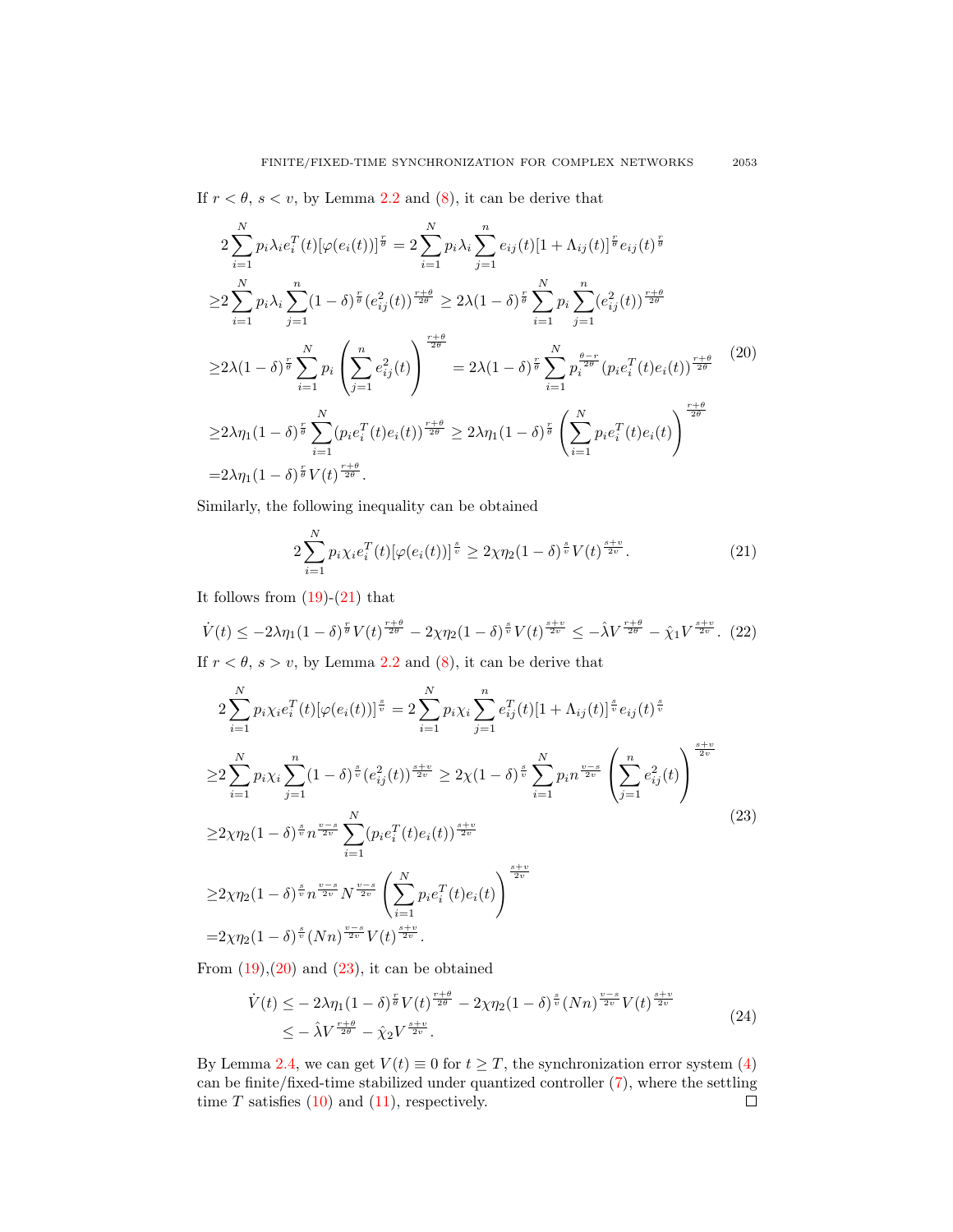4. Adaptive quantized synchronization controller design. This section discusses the quantized adaptive finite/fixed-time synchronization of complex networks [\(1\)](#page-1-0). We design a quantized adaptive controller and adaptive parameter updating law as follows

<span id="page-7-0"></span>
$$
u_i(t) = -c\xi_i(t)\varphi(e_i(t)) - \lambda_i[\varphi(e_i(t))]^{\frac{1}{\theta}} - \chi_i[\varphi(e_i(t))]^{\frac{s}{v}}.
$$
\n(25)

where  $\lambda_i > 0$ ,  $\chi_i > 0$  are tunable parameters and r,  $\theta$ , s and v are positive odd integers.

<span id="page-7-1"></span>
$$
\dot{\xi}_i(t) = (1 - \delta)q_i p_i ||e_i(t)||^2 - k_1 \left(\frac{c}{q_i}\right)^{\frac{r-\theta}{2\theta}} \text{sign}(\xi_i(t) - \xi^*) |\xi_i(t) - \xi^*|^{\frac{r}{\theta}} \n- k_2 \left(\frac{c}{q_i}\right)^{\frac{s-\nu}{2\nu}} \text{sign}(\xi_i(t) - \xi^*) |\xi_i(t) - \xi^*|^{\frac{s}{\nu}}.
$$
\n(26)

where  $\xi^* > 0$  is a constant to be determined,  $k_1 > 0$ ,  $k_2 > 0$ ,  $c > 0$ ,  $q_i > 0$  are the constant.

<span id="page-7-4"></span>Theorem 4.1. Let Assumption [1](#page-2-2) hold, the complex networks [\(1\)](#page-1-0) can be finite/fixedtime synchronization with [\(3\)](#page-2-0) via the quantized adaptive controller [\(25\)](#page-7-0) and adaptive parameter updating law [\(26\)](#page-7-1), if there exist positive definite diagonal matrices P,  $M^*$  and scalars  $\xi^* > 0$ ,  $\varepsilon_1 > 0$ , such that the following LMI holds:

<span id="page-7-3"></span>
$$
\begin{bmatrix}\n\bar{\Omega}_2 & P \otimes B & \bar{L} \\
* & -\mu I & 0 \\
* & * & -\varepsilon_1 I\n\end{bmatrix} < 0,\n\tag{27}
$$

where  $\overline{\Omega}_2 = \mu d^2 I + [P \otimes A + (PL) \otimes \Gamma_0 - c(1 - \delta)(M^* \otimes I_n)] + [P \otimes A + (PL) \otimes$  $\Gamma_0 - c(1-\delta)(M^* \otimes I_n)]^T + \varepsilon_1 \overline{\Gamma}^T \overline{\Gamma}, M^* = \xi^* P.$ 

1) when  $r < \theta$ ,  $s < v$ , finite-time synchronization can be realized and the settling time is estimated as

<span id="page-7-5"></span>
$$
T = \min\left\{\frac{2\theta V^{\frac{\theta - r}{2\theta}}(0)}{\hat{k}_1(\theta - r)}, \frac{2vV^{\frac{v - s}{2v}}(0)}{\hat{k}_2(v - s)}\right\},\tag{28}
$$

where  $\hat{k}_1 = \min\{\hat{\lambda}, 2k_1\}, \, \hat{k}_2 = \min\{\hat{\chi}_1, 2k_2\}$ ;

2) when  $r < \theta$ ,  $s > v$ , fixed-time synchronization can be realized and the settling time is estimated as

<span id="page-7-6"></span>
$$
T = \frac{2\theta}{\hat{k}_1(\theta - r)} + \frac{2v}{\hat{k}_3(s - v)}.\tag{29}
$$

where  $\hat{k}_3 = \min{\{\hat{\chi}_2, 2k_2\}}$ .

Proof. Consider Lyapunov function as follows

<span id="page-7-2"></span>
$$
\tilde{V}(t) = \sum_{i=1}^{N} p_i e_i^T(t) e_i(t) + \sum_{i=1}^{N} \frac{c}{q_i} (\xi_i(t) - \xi^*)^2.
$$
\n(30)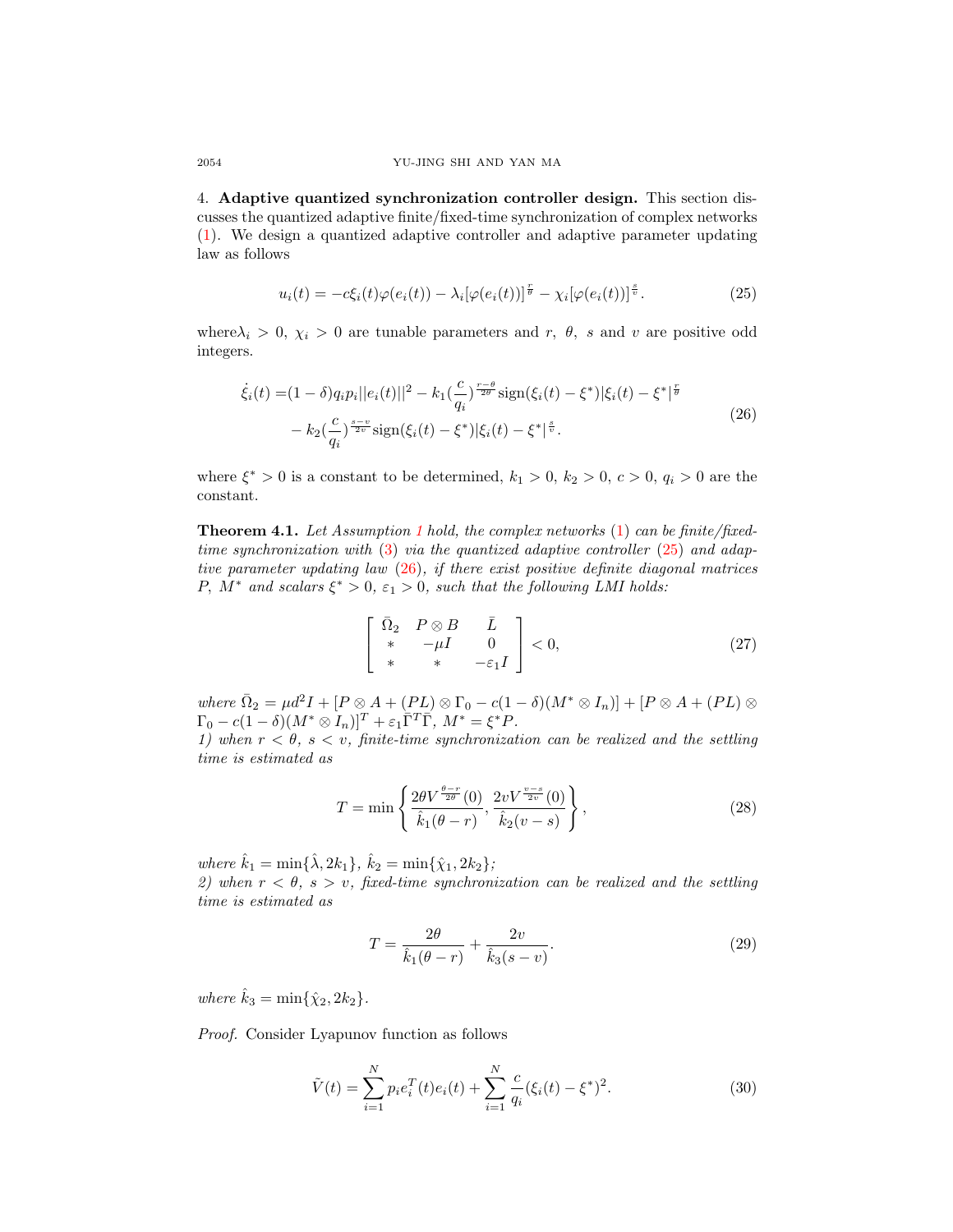It follows from  $(4)$  and  $(30)$  that

<span id="page-8-0"></span>
$$
\dot{\tilde{V}}(t) \leq 2 \sum_{i=1}^{N} p_i e_i^T(t) A e_i(t) + 2 \sum_{i=1}^{N} p_i e_i^T(t) B f(e_i(t)) + 2 \sum_{i=1}^{N} p_i e_i^T(t) \sum_{j=1}^{N} l_{ij} \Gamma e_j(t) \n- 2 \sum_{i=1}^{N} p_i \lambda_i e_i^T(t) [\varphi(e_i(t))]^{\frac{r}{\theta}} - 2 \sum_{i=1}^{N} p_i \chi_i e_i^T(t) [\varphi(e_i(t))]^{\frac{s}{\psi}} \n- 2c(1 - \delta) \sum_{i=1}^{N} p_i \xi^* ||e_i(t)||^2 - 2k_1 \sum_{i=1}^{N} (\frac{c}{q_i})^{\frac{r+\theta}{2\theta}} |\xi_i(t) - \xi^*|^{\frac{r+\theta}{\theta}} \n- 2k_2 \sum_{i=1}^{N} (\frac{c}{q_i})^{\frac{s+v}{2v}} |\xi_i(t) - \xi^*|^{\frac{s+v}{v}}.
$$
\n(31)

According to [\(16\)](#page-5-1) and [\(31\)](#page-8-0), for  $\mu > 0$  it is derived that

$$
\dot{\tilde{V}}(t) \leq e^{T}(t)(P \otimes A)e(t) + e^{T}(t)(P \otimes A)^{T}e(t) + e^{T}(t)(P \otimes B)f(e(t)) \n+ f^{T}(e(t))(P \otimes B)^{T}e(t) + e^{T}(t)[(PL) \otimes \Gamma_{0}]e(t) + e^{T}(t)[(PL) \otimes \Gamma_{0}]^{T}e(t) \n+ e^{T}(t)[(PL) \otimes (F\Gamma_{1})]e(t) + e^{T}(t)[(PL) \otimes (F\Gamma_{1})]^{T}e(t) \n- 2\sum_{i=1}^{N} p_{i}\lambda_{i}e_{i}^{T}(t)[\varphi(e_{i}(t))]^{\frac{r}{\theta}} - 2\sum_{i=1}^{N} p_{i}\chi_{i}e_{i}^{T}(t)[\varphi(e_{i}(t))]^{\frac{s}{\psi}} \n- 2c(1-\delta)\xi^{*}e^{T}(t)(P \otimes I_{n})e(t) - 2k_{1}\sum_{i=1}^{N}(\frac{c}{q_{i}})^{\frac{r+\theta}{2\theta}}|\xi_{i}(t) - \xi^{*}|^{\frac{r+\theta}{\theta}} \n- 2k_{2}\sum_{i=1}^{N}(\frac{c}{q_{i}})^{\frac{s+\nu}{2\nu}}|\xi_{i}(t) - \xi^{*}|^{\frac{s+\nu}{\nu}} + \mu d^{2}e^{T}(t)e(t) - \mu f^{T}(e(t))f(e(t)) \n\leq z^{T}(t)\tilde{\Pi}z(t) - 2\sum_{i=1}^{N} p_{i}\lambda_{i}e_{i}^{T}(t)[\varphi(e_{i}(t))]^{\frac{r}{\theta}} - 2\sum_{i=1}^{N} p_{i}\chi_{i}e_{i}^{T}(t)[\varphi(e_{i}(t))]^{\frac{s}{\psi}} \n- 2k_{1}\sum_{i=1}^{N}(\frac{c}{q_{i}})^{\frac{r+\theta}{2\theta}}|\xi_{i}(t) - \xi^{*}|^{\frac{r+\theta}{\theta}} - 2k_{2}\sum_{i=1}^{N}(\frac{c}{q_{i}})^{\frac{s+\nu}{2\nu}}|\xi_{i}(t) - \xi^{*}|^{\frac{s+\nu}{\psi}}.
$$
\n(32)

where  $\tilde{\Pi} = \begin{bmatrix} \Omega_3 & P \otimes B \\ (D \otimes P)^T & \cdots \end{bmatrix}$  $\left.\begin{array}{cc} \Omega_3 & P\otimes B\ (P\otimes B)^T & -\mu I \end{array}\right],\, \Omega_3=\mu d^2I +[P\otimes A+(PL)\otimes \Gamma_0+(PL)\otimes (F\Gamma_1)$  $c(1-\delta)\xi^*(P\otimes I_n)] + [P\otimes A + (PL)\otimes \Gamma_0 + (PL)\otimes (F\Gamma_1) - c(1-\delta)\xi^*(P\otimes I_n)]^T.$ 

Using the similar proof method of Theorem [3.1,](#page-3-5) the following inequality can be obtained

<span id="page-8-1"></span>
$$
\tilde{\Pi} = \tilde{\Pi}_0 + T_1 \bar{F}^T N_1 + N_1^T \bar{F} T_1^T \le \tilde{\Pi}_0 + \varepsilon_1 T_1 T_1^T + \varepsilon_1^{-1} N_1^T N_1.
$$
\n(33)

where  $\tilde{\Pi}_0 = \begin{bmatrix} \Omega_4 & P \otimes B \\ (P \otimes P)T & U \end{bmatrix}$  $\left[ \begin{matrix} \Omega_4 & P \otimes B \ (P \otimes B)^T & -\mu I \end{matrix} \right], \, \Omega_4 = \mu d^2 I + \left[ P \otimes A + (PL) \otimes \Gamma_0 - c(1-\delta)(M^* \otimes A) \right]$  $[I_n]$  +  $[P \otimes A + (PL) \otimes \Gamma_0 - c(1 - \delta)(M^* \otimes I_n)]^T$ .

From [\(33\)](#page-8-1) and by using the Schur complement, it is easily known that  $\tilde{\Pi}$  < 0 is implied by the matrix inequality [\(27\)](#page-7-3) in Theorem [4.1.](#page-7-4) Therefore, it can be obtained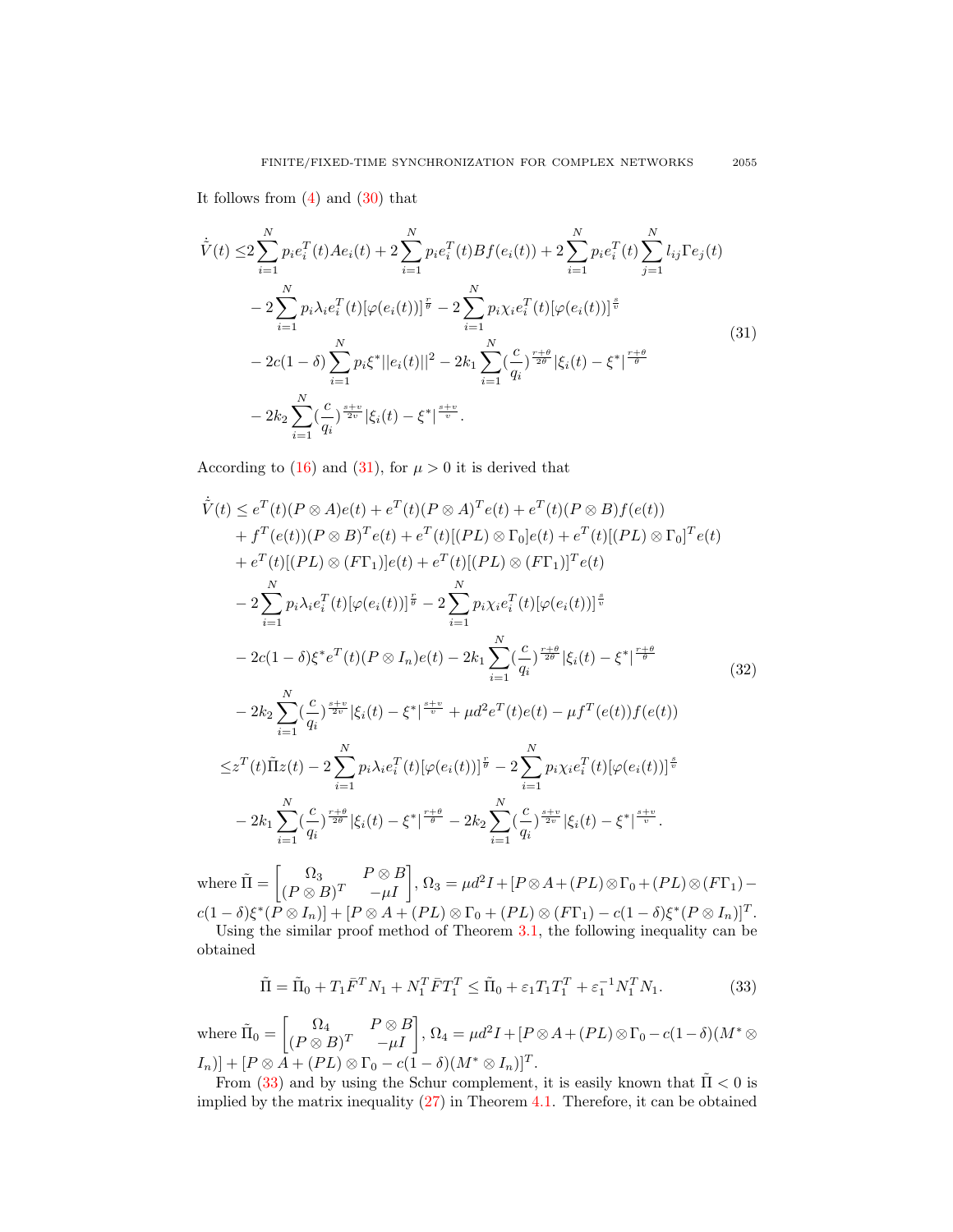that

<span id="page-9-0"></span>
$$
\dot{\tilde{V}}(t) \leq -2 \sum_{i=1}^{N} p_i \lambda_i e_i^T(t) [\varphi(e_i(t))]^{\frac{r}{\theta}} - 2 \sum_{i=1}^{N} p_i \chi_i e_i^T(t) [\varphi(e_i(t))]^{\frac{s}{\psi}} \n- 2k_1 \sum_{i=1}^{N} (\frac{c}{q_i})^{\frac{r+\theta}{2\theta}} |\xi_i(t) - \xi^*|^{\frac{r+\theta}{\theta}} - 2k_2 \sum_{i=1}^{N} (\frac{c}{q_i})^{\frac{s+\psi}{2\psi}} |\xi_i(t) - \xi^*|^{\frac{s+\psi}{\psi}}.
$$
\n(34)

If  $r < \theta$ ,  $s < v$ , from [\(20\)](#page-6-1), [\(21\)](#page-6-0), [\(34\)](#page-9-0) and Lemma [2.2,](#page-2-5) we have

$$
\dot{\tilde{V}}(t) \leq -\hat{\lambda} \left( \sum_{i=1}^{N} p_i e_i^T(t) e_i(t) \right)^{\frac{r+\theta}{2\theta}} - \hat{\chi}_1 \left( \sum_{i=1}^{N} p_i e_i^T(t) e_i(t) \right)^{\frac{s+\upsilon}{2\upsilon}} \n- 2k_1 \left( \sum_{i=1}^{N} \frac{c}{q_i} |\xi_i(t) - \xi^*|^2 \right)^{\frac{r+\theta}{2\theta}} - 2k_2 \left( \sum_{i=1}^{N} \frac{c}{q_i} |\xi_i(t) - \xi^*|^2 \right)^{\frac{s+\upsilon}{2\upsilon}} \n\leq -\hat{k}_1 [\tilde{V}(t)]^{\frac{r+\theta}{2\theta}} - \hat{k}_2 [\tilde{V}(t)]^{\frac{s+\upsilon}{2\upsilon}}.
$$
\n(35)

If  $r < \theta$ ,  $s > v$ , From [\(20\)](#page-6-1), [\(23\)](#page-6-2), [\(34\)](#page-9-0) and Lemma [2.2,](#page-2-5) we can get

$$
\dot{\tilde{V}}(t) \leq -\hat{\lambda} \left( \sum_{i=1}^{N} p_i e_i^T(t) e_i(t) \right)^{\frac{r+\theta}{2\theta}} - \hat{\chi}_2 \left( \sum_{i=1}^{N} p_i e_i^T(t) e_i(t) \right)^{\frac{s+\upsilon}{2\upsilon}}
$$
\n
$$
-2k_1 \left( \sum_{i=1}^{N} \frac{c}{q_i} |\xi_i(t) - \xi^*|^2 \right)^{\frac{r+\theta}{2\theta}} - 2k_2 \left( \sum_{i=1}^{N} \frac{c}{q_i} |\xi_i(t) - \xi^*|^2 \right)^{\frac{s+\upsilon}{2\upsilon}}
$$
\n
$$
= -\hat{k}_1 [\tilde{V}(t)]^{\frac{r+\theta}{2\theta}} - \hat{k}_3 [\tilde{V}(t)]^{\frac{s+\upsilon}{2\upsilon}}.
$$
\n(36)

By Lemma [2.4,](#page-2-1) we can get  $V(t) \equiv 0$  for  $t \geq T$ , the synchronization error system [\(4\)](#page-2-3) can be finite/fixed-time stabilized under adaptive quantized controller [\(25\)](#page-7-0) and adaptive parameter updating law  $(26)$ . The settling time T satisfies  $(28)$  and  $(29)$ , respectively.  $\Box$ 

Remark 2. In Theorem [3.1](#page-3-5) and Theorem [4.1,](#page-7-4) by adjusting different parameters of the unified quantized controller, both finite time and fixed time synchronization goals are achieved. By choosing of parameters  $r, \theta$ , such that  $\frac{r}{\theta} \in (0, 1)$  and s and  $v$  are in different parameter ranges, which results in different settling time. When  $s < v$ , it can be seen from (10) and (28) that the settling time is dependent of the initial value. While  $s > v$ , it can be seen from (11) and (29) that the settling time is independent of the initial value, which is only dependent of the parameters of the controller.

**Remark 3.** From Theorem [4.1,](#page-7-4) we can see that the parameters  $k_1, k_2, \lambda_i$  and  $\chi_i(i = 1, \dots, N)$  can affect the settling time for synchronization. From [\(28\)](#page-7-5) and [\(29\)](#page-7-6), we can see that  $k_1, k_2, \lambda_i, \chi_i (i = 1, \dots, N)$  are larger, the settling time T will decrease. Furthermore, from  $(25)$  and  $(26)$  it is known that the increase of  $(k_1, k_2, \lambda_i, \chi_i (i = 1, \cdots, N)$  will lead to the controller gain and adaptive updating law gain raising. Therefore, the choice of  $k_1, k_2, \lambda_i, \chi_i (i = 1, \cdots, N)$  need a compromise with control performance and settling time.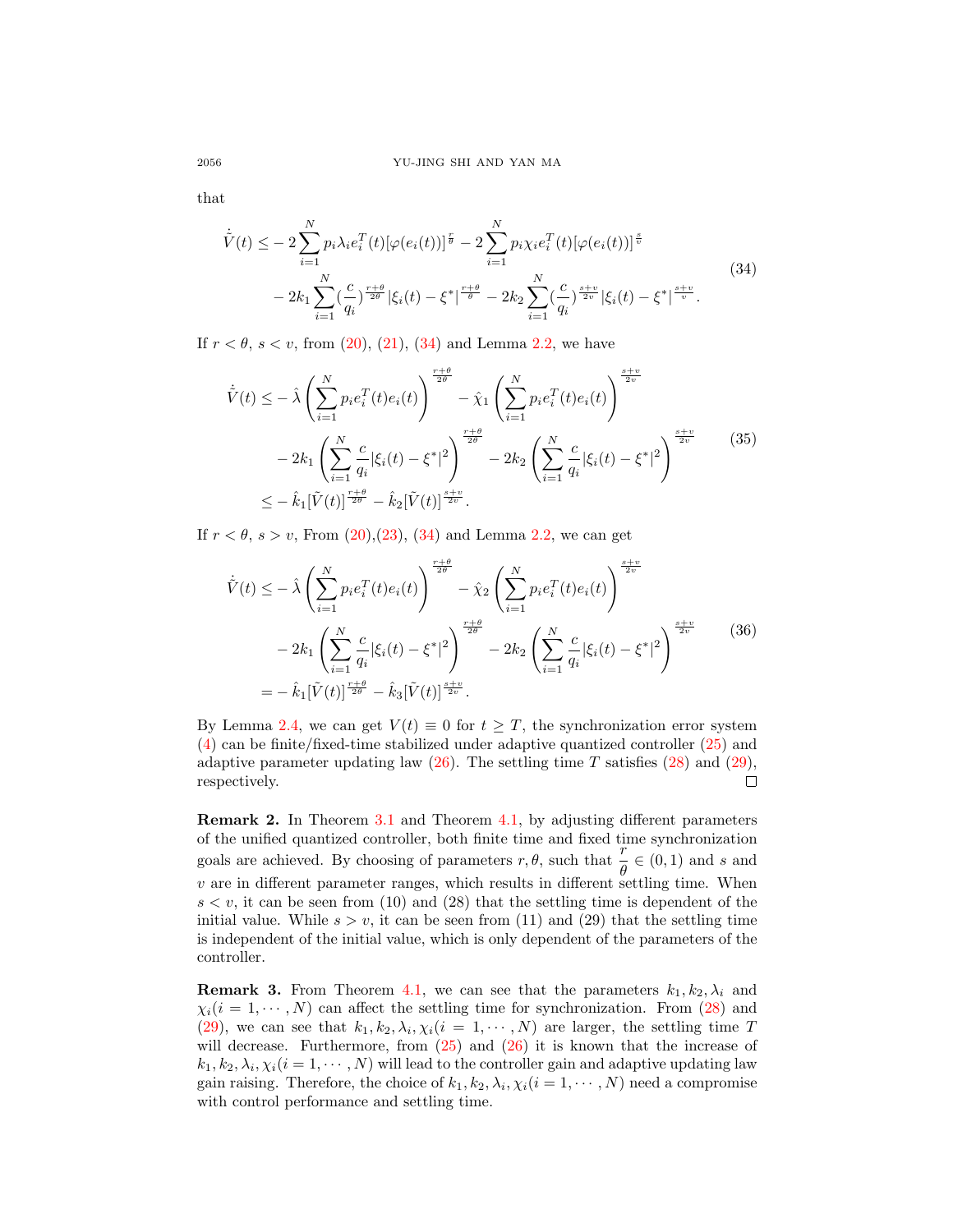5. Simulation examples. Consider the complex networks composed of five Chua's circuits based on [\[2\]](#page-13-7). The signal circuit model is depicted in Figure [1.](#page-10-0) According to [\[11\]](#page-13-8), the feedback controller and the inductor are connected in series to form the voltage  $u_i(t)$ . So the complex networks can be expressed as follows:

$$
\begin{bmatrix} \dot{x}_{i1} \\ \dot{x}_{i2} \\ \dot{x}_{i3} \end{bmatrix} = \begin{bmatrix} p & s & 0 \\ 1 & -1 & 1 \\ 0 & -v & 0 \end{bmatrix} \begin{bmatrix} x_{i1}(t) \\ x_{i2}(t) \\ x_{i3}(t) \end{bmatrix} + \begin{bmatrix} \frac{27}{7} & 0 & 0 \\ 0 & 0 & 0 \\ 0 & 0 & 0 \end{bmatrix} \begin{bmatrix} -wf(x_{i1}) \\ 0 \\ 0 \end{bmatrix} + \sum_{j=1}^{N} l_{ij} \Gamma x_j(t) + u_i(t).
$$
\n(37)

where  $x_{i1} = v_{i1}$ ,  $x_{i2} = v_{i2}$ ,  $x_{i3} = i_{i3}$ , and  $f(v_1) = G_{b1}v_1 + 0.5(G_{a1} - G_{b1})(|v_1 +$  $|1| - |v_1 - 1|$ ).  $v_1$  and  $v_2$  represent the voltage at both sides of capacitor  $C_1$  and  $C_2$ in order.  $i_3$  represents the current through the inductor L.  $R_0$  and R are linear resistance.



<span id="page-10-0"></span>Figure 1. Chua's circuit

The coupling configuration matrix is described by:

$$
L = \left(\begin{array}{rrrrr} -3 & 1 & 1 & 0 & 1 \\ 1 & -2 & 0 & 0 & 1 \\ 2 & 2 & -7 & 0 & 3 \\ 1 & 0 & 1 & -3 & 1 \\ 1 & 2 & 0 & 2 & -5 \end{array}\right)
$$

From [\[30\]](#page-14-8), select  $p = -\frac{19}{5}$  $\frac{50}{7}$ ,  $s = 9$ ,  $v = 14.28$ ,  $G_{a1} = -0.8$ ,  $G_{b1} = -0.5$ , and  $w = -1$ . Let the quantization density as  $\rho = 0.7$  and  $\Gamma = \text{diag}\{1 + 0.7\text{sin}(t), 1 +$  $0.8\cos(t), 1 + 0.9\sin(t)\cos(t)$  is an inner-coupling matrix. We can get  $r_1 = 0.3$ ,  $r_2 = 0.2$ ,  $r_3 = 0.1$ ,  $\bar{r}_1 = 1.7$ ,  $\bar{r}_2 = 1.8$ ,  $\bar{r}_3 = 1.9$  and calculate  $\Gamma_0 = \text{diag}\{1, 1, 1\}$ ,  $\Gamma_1 = \text{diag}\{0.7, 0.8, 0.9\}.$ 

The initial states of each node in the networks are  $x_1(0) = [-2, 2.6, 0]^T$ ,  $x_2(0) =$  $[-1.5, 1.3, -6]^T$ ,  $x_3(0) = [-2.3, 6, -3.4]^T$ ,  $x_4(0) = [3, -4.1, 5.3]^T$ ,  $x_5(0) = [3, -4.4,$  $-3$ <sup>T</sup>, and the initial value of the isolated node is  $s(0) = [0, 65, 0.2, 0.8]$ <sup>T</sup>.

First of all, considering the complex network [\(1\)](#page-1-0) and the target system [\(3\)](#page-2-0) under uncontrolled, the open-loop responses is shown in Figure [2.](#page-11-0) It can be seen from Figure [2](#page-11-0) that the synchronization error trajectories diverge in the case of openloop. And then, the quantized adaptive controller [\(25\)](#page-7-0) is applied to the Chua's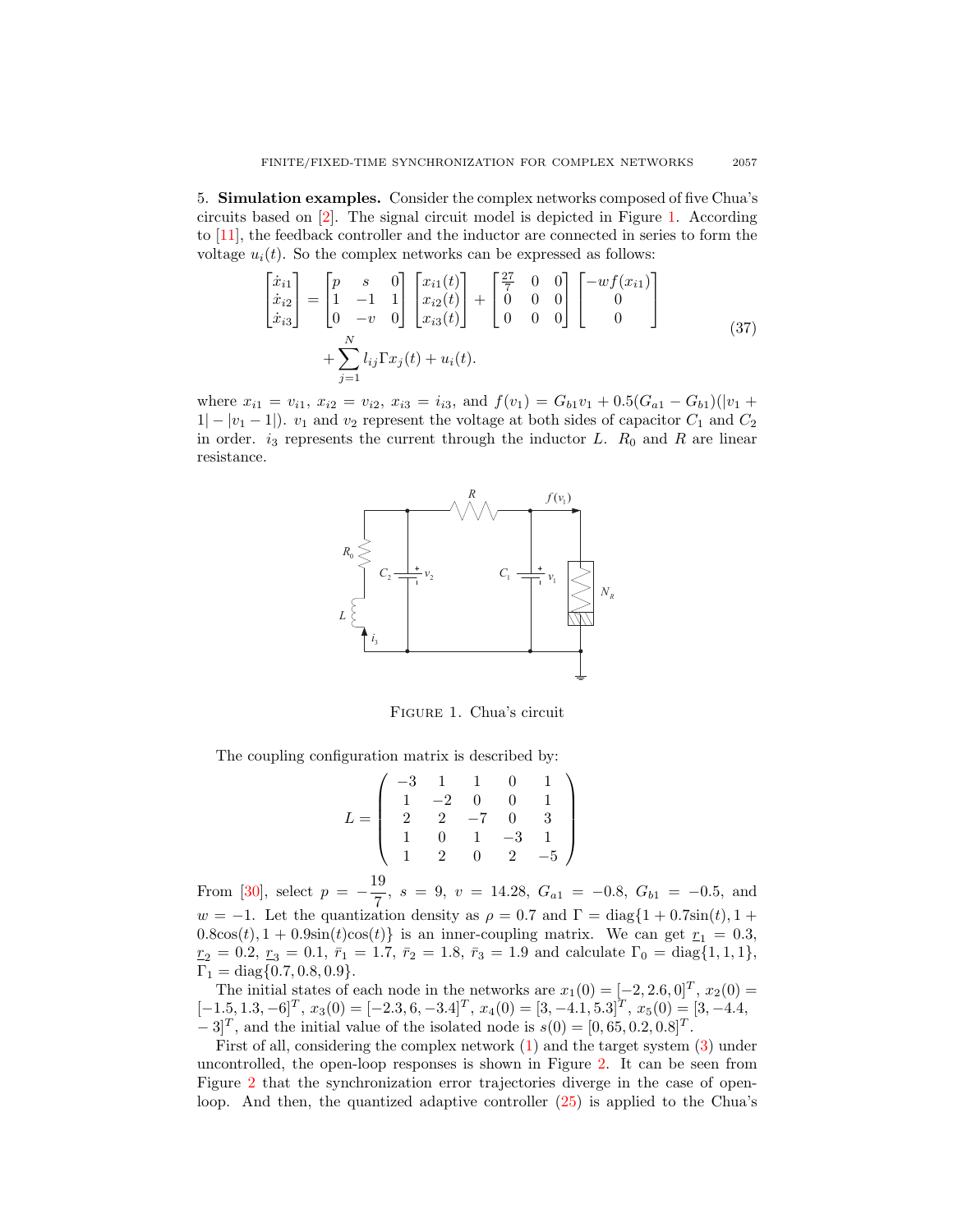

<span id="page-11-0"></span>Figure 2. The trajectories of synchronization error without control

circuit network. The parameters of the controller are selected as:  $\lambda_i = 6$ ,  $\chi_i = 6$ ,  $i = 1, 2, \ldots, 5, r = 3, \theta = 5, s = 5, v = 7, c = 1.6, q_i = 2, k_1 = 4, \text{ and }$  $k_2 = 6$ . It is obvious that the Assumption [1](#page-2-2) is satisfied with  $d = 2$ . For given  $\xi_0 = \{30.8, 29, 18, 15, 24\}$  and  $\mu = 0.075$ , the following parameters can be obtained by using MATLAB to solve the LMIs [\(27\)](#page-7-3):

 $\varepsilon_1 = 0.1908, \xi^* = 74.3160, P = \text{diag}\{0.0030, 0.0031, 0.0022, 0.0031, 0.0025\}.$ 



<span id="page-11-1"></span>FIGURE 3. The trajectories of finite-time synchronization errors  $e_i(t)$   $(i = 1, \dots, 5)$  with adaptive control

Figure [3](#page-11-1) shows the synchronization error trajectories of the complex network [\(1\)](#page-1-0) and the target system [\(3\)](#page-2-0) under the action of the quantized adaptive controller [\(25\)](#page-7-0). It can be seen from the Figure [3](#page-11-1) that the synchronization error system is stable in finite time and the settling time is estimated as follows

$$
T = \min\left\{\frac{2\theta V^{\frac{\theta - r}{2\theta}}(0)}{\hat{k}_1(\theta - r)}, \frac{2vV^{\frac{v - s}{2v}}(0)}{\hat{k}_2(v - s)}\right\} = \min\{2.7415, 2.2911\} = 2.2911. \tag{38}
$$

Adjust the parameters of the controller such that  $r = 3, \theta = 5, s = 5$  and  $v = 3$ . Figure [4](#page-12-0) shows the trajectories of fixed-time synchronization error between the complex network [\(1\)](#page-1-0) and the target system [\(3\)](#page-2-0) under the action of a quantized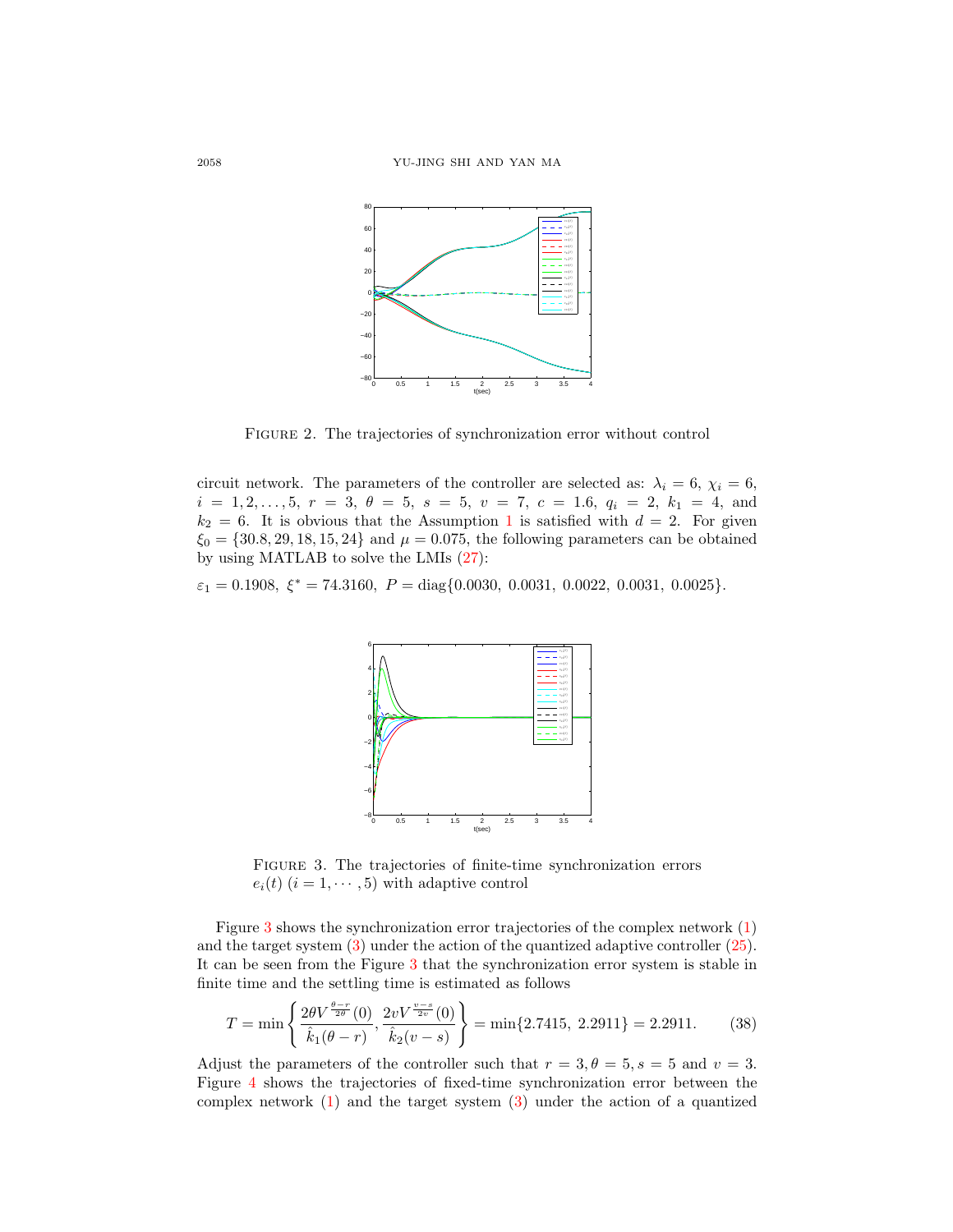adaptive controller [\(25\)](#page-7-0). The corresponding settling time is estimated as follows

$$
T = \frac{1}{\hat{k}_1} \frac{2\theta}{\theta - r} + \frac{1}{\hat{k}_3} \frac{2v}{s - v} = 1.3934 + 0.25 = 1.6434.
$$
 (39)



<span id="page-12-0"></span>Figure 4. The trajectories of fixed-time synchronization errors  $e_i(t)$   $(i = 1, \dots, 5)$  with adaptive control



<span id="page-12-1"></span>FIGURE 5. The trajectory of adaptive parameter  $\xi_i(t)$  (i =  $1, \dots, 5$  for finite-time synchronization

It can be seen from Figure [4](#page-12-0) that fixed-time stability of the synchronization error dynamic system can be achieved. Figure [5](#page-12-1) and Figure [6](#page-13-9) show the variation curves of adaptive parameter  $\xi_i(t)$ ,  $i = 1, 2, ..., 5$  for the finite/fixed-time stabilization, respectively. It can be seen from the simulation results that the time-varying controller gain parameters  $\xi_i(t)$  also converges to some constants. It is obvious that the effectiveness of presented method is proved by the simulation.

6. Conclusions. In this paper, a unified parameterized quantized controller and quantized adaptive controller have been designed to simultaneously realize the finite/fixed-time synchronization of complex networks with uncertain internal coupling. It can be decided just by regulating the power parameters in one common controller that the setting time is either dependent or independent of the initial condition. The interval matrix method is used to describe the uncertainty of coupling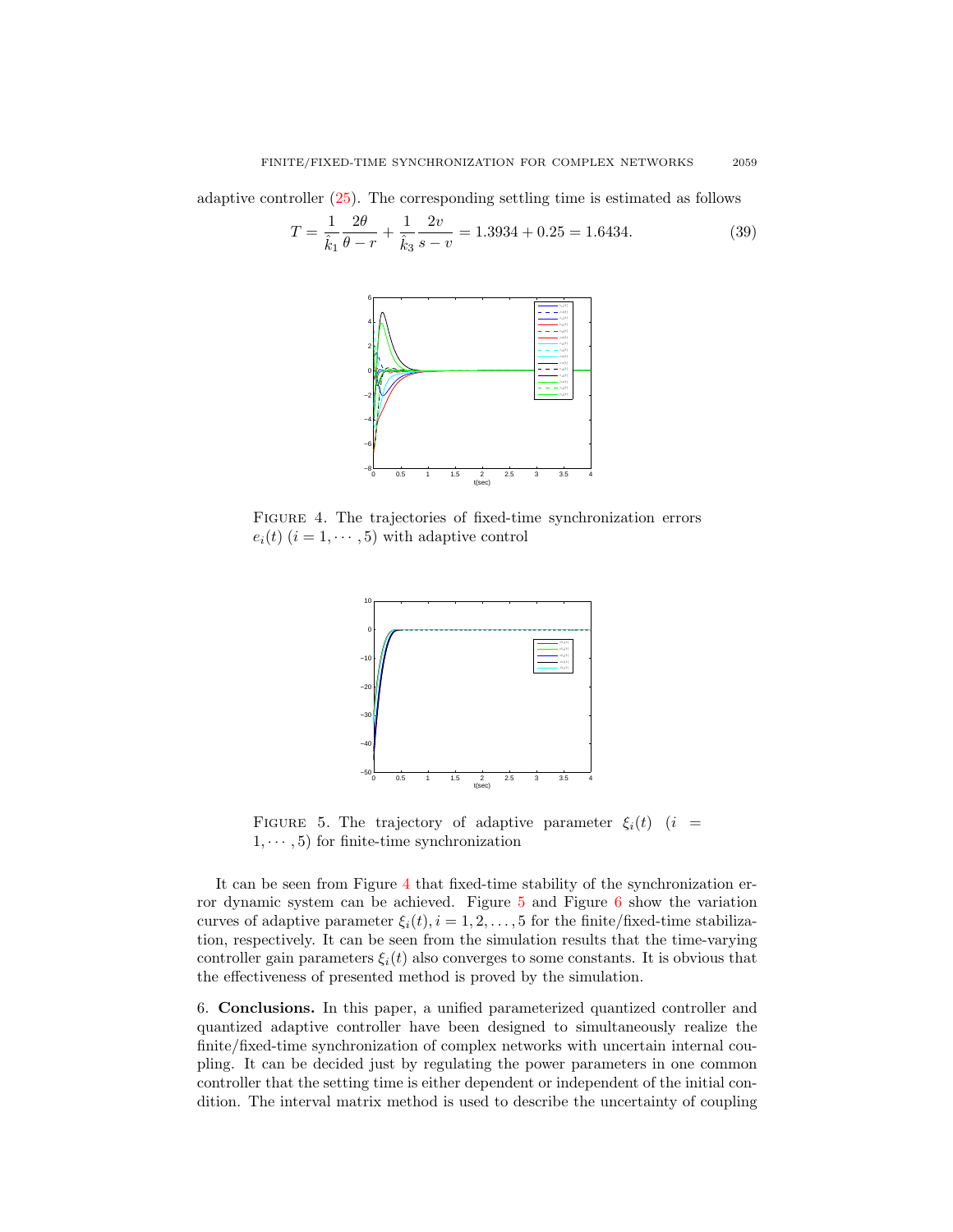

<span id="page-13-9"></span>FIGURE 6. The trajectory of adaptive parameter  $\xi_i(t)$  (i =  $1, \dots, 5$  for fixed-time synchronization

in networks. Based on Lyapunov stability theory and linear matrix inequalities technology, the criterion of finite/fixed-time stability for synchronization error systems of complex networks is obtained. Finally, the effectiveness of the proposed control scheme is verified by simulation. Moreover, many factors can influence the dynamic behavior of complex networks, such as random disturbances and actuator faults. Therefore, the corresponding results with the aforementioned factors will realize in the near future. It is brought to our attention that the synchronization control problem in our study is closely related to inverse problems for differential equations, see e.g.  $\begin{bmatrix} 3, 4, 21, 22, 28, 29 \end{bmatrix}$  $\begin{bmatrix} 3, 4, 21, 22, 28, 29 \end{bmatrix}$  $\begin{bmatrix} 3, 4, 21, 22, 28, 29 \end{bmatrix}$  $\begin{bmatrix} 3, 4, 21, 22, 28, 29 \end{bmatrix}$  $\begin{bmatrix} 3, 4, 21, 22, 28, 29 \end{bmatrix}$  $\begin{bmatrix} 3, 4, 21, 22, 28, 29 \end{bmatrix}$  $\begin{bmatrix} 3, 4, 21, 22, 28, 29 \end{bmatrix}$  $\begin{bmatrix} 3, 4, 21, 22, 28, 29 \end{bmatrix}$  $\begin{bmatrix} 3, 4, 21, 22, 28, 29 \end{bmatrix}$  in the deterministic setting and  $\begin{bmatrix} 14, 15 \end{bmatrix}$ in the random setting. It would be interesting for us to consider inverse problem techniques to the synchronization control problem in our future study.

## **REFERENCES**

- <span id="page-13-0"></span>[\[1\]](http://www.ams.org/mathscinet-getitem?mr=MR2193621&return=pdf) S. Boccaletti, V. Latora, Y. Moreno, M. Chavez and D.-U. Hwang, [Complex networks: Struc](http://dx.doi.org/10.1016/j.physrep.2005.10.009)[ture and dynamics,](http://dx.doi.org/10.1016/j.physrep.2005.10.009) Phys. Rep., 424 (2006), 175–308.
- <span id="page-13-7"></span>[\[2\]](http://www.ams.org/mathscinet-getitem?mr=MR1231454&return=pdf) L. O. Chua, M. Itoh, L. Kocarev and K. Eckert, [Chaos synchronization in Chua's circuit,](http://dx.doi.org/10.1142/S0218126693000071) J. Circuits Systems Comput., 3 (1993), 93–108.
- <span id="page-13-10"></span>[\[3\]](http://www.ams.org/mathscinet-getitem?mr=MR4062484&return=pdf) Y. Deng, J. Li and H. Liu, [On identifying magnetized anomalies using geomagnetic monitoring](http://dx.doi.org/10.1007/s00205-019-01429-x) [within a magnetohydrodynamic model,](http://dx.doi.org/10.1007/s00205-019-01429-x) Arch. Ration. Mech. Anal., 235 (2020), 691-721.
- <span id="page-13-11"></span>[\[4\]](http://www.ams.org/mathscinet-getitem?mr=MR3950489&return=pdf) Y. Deng, H. Liu and G. Uhlmann, [On an inverse boundary problem arising in brain imaging,](http://dx.doi.org/10.1016/j.jde.2019.03.019) J. Differential Equations, 267 (2019), 2471–2502.
- <span id="page-13-3"></span>[\[5\]](http://www.ams.org/mathscinet-getitem?mr=MR3542913&return=pdf) Z. Ding and Z. Li, [Distributed adaptive consensus control of nonlinear output-feedback sys](http://dx.doi.org/10.1016/j.automatica.2016.05.014)[tems on directed graphs,](http://dx.doi.org/10.1016/j.automatica.2016.05.014) Automatica J. IFAC, 72 (2016), 46-52.
- <span id="page-13-6"></span>[\[6\]](http://www.ams.org/mathscinet-getitem?mr=MR1853680&return=pdf) N. Elia and S. K. Mitter, [Stabilization of linear systems with limited information,](http://dx.doi.org/10.1109/9.948466) IEEE Trans. Automat. Contr., 46 (2001), 1384–1400.
- <span id="page-13-2"></span>[\[7\]](http://www.ams.org/mathscinet-getitem?mr=MR3510638&return=pdf) J. Feng, F. Yu and Y. Zhao, [Exponential synchronization of nonlinearly coupled complex](http://dx.doi.org/10.1007/s11071-016-2711-7) [networks with hybrid time-varying delays via impulsive control,](http://dx.doi.org/10.1007/s11071-016-2711-7) Nonlinear Dynam., 85 (2016), 621–632.
- <span id="page-13-5"></span>[8] Q. Gan, F. Xiao,Y. Qin and J. Yang, [Fixed-time cluster synchronization of discontinuous](http://dx.doi.org/10.1109/ACCESS.2019.2924661) [directed community networks via periodically or aperiodically switching control,](http://dx.doi.org/10.1109/ACCESS.2019.2924661) IEEE Access, 7 (2019), 83306–83318.
- <span id="page-13-1"></span>[9] X. Ge, F. Yang and Q.-L. Han, [Distributed networked control systems: A brief overview,](http://dx.doi.org/10.1016/j.ins.2015.07.047) Inf.  $Sci., 380 (2017), 117-131.$
- <span id="page-13-4"></span>[\[10\]](http://www.ams.org/mathscinet-getitem?mr=MR3435904&return=pdf) H. Hou, Q. Zhang and M. Zheng, [Cluster synchronization in nonlinear complex networks](http://dx.doi.org/10.1007/s11071-015-2363-z) [under sliding mode control,](http://dx.doi.org/10.1007/s11071-015-2363-z) Nonlinear Dynam., 83 (2016), 739–749.
- <span id="page-13-8"></span>[11] C.-C. Hwang, J.-Y. Hsieh and R.-S. Lin, [A linear continuous feedback control of Chua's](http://dx.doi.org/10.1016/S0960-0779(96)00150-6) [circuit,](http://dx.doi.org/10.1016/S0960-0779(96)00150-6) Chaos Solitons Fract., 8 (1997), 1507–1516.